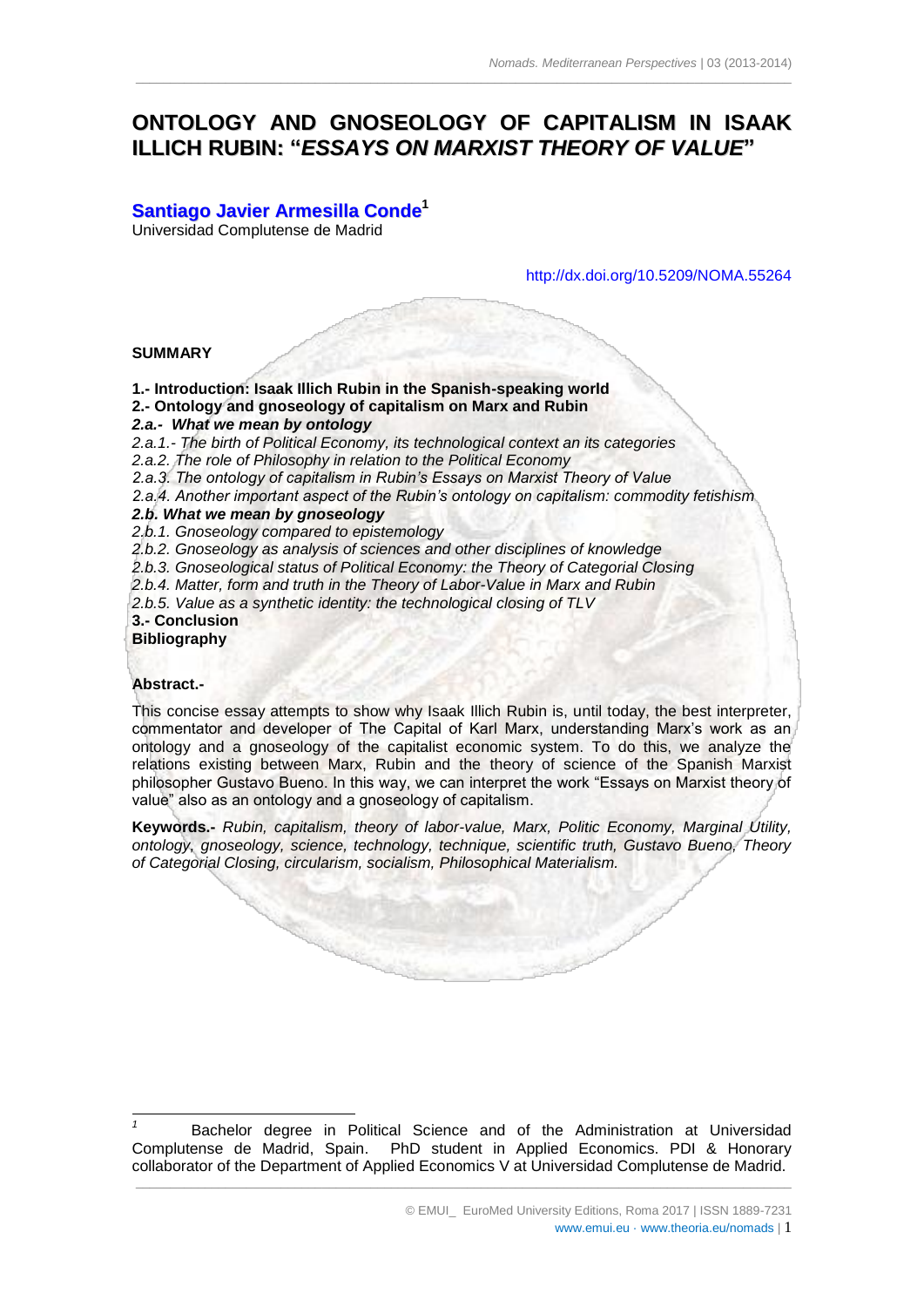## **1.- Introduction: Isaak Illich Rubin in the Spanish-speaking world**

Russian Isaak Illich Rubin (June,  $12<sup>th</sup>$  of 1886- November,  $25<sup>th</sup>$  of 1937) is, for some authors, the best and, at the same time, the most unknown of the Marxist economist of the  $20<sup>th</sup>$  century. His tragic life (disappeared during the soviet Great Purge of 1937), bequeathed us a short but wonderful academic production. He is considered to be the most important developer of the Marxist Theory of Labor-Value of his time. He is the author of five books (among some articles and other writings): *History of Economic Thought; Contemporary Economics in the West; Classics of Political Economy from the Seventeenth to the Mid-Nineteenth Century; The Marxian Theory of Production and Consume* (not translated in English); and *Essays on Marxist Theory of Value* (third edition of 1928, by *Gosudarstvennoe Izdatel'stvo*, Moscow-Leningrad). As of today, two of them were translated to English, *A History of Economic Thought* and the *Essays on Marxist Theory of Value*.

 $\_$  ,  $\_$  ,  $\_$  ,  $\_$  ,  $\_$  ,  $\_$  ,  $\_$  ,  $\_$  ,  $\_$  ,  $\_$  ,  $\_$  ,  $\_$  ,  $\_$  ,  $\_$  ,  $\_$  ,  $\_$  ,  $\_$  ,  $\_$  ,  $\_$  ,  $\_$  ,  $\_$  ,  $\_$  ,  $\_$  ,  $\_$  ,  $\_$  ,  $\_$  ,  $\_$  ,  $\_$  ,  $\_$  ,  $\_$  ,  $\_$  ,  $\_$  ,  $\_$  ,  $\_$  ,  $\_$  ,  $\_$  ,  $\_$  ,

In the Spanish-speaking world, only two books of Rubin were translated. *Essays on Marxist Theory of Value* was translated (as *Ensayos sobre la Teoría Marxista del Valor*), by Néstor Miguez, directed by José Aricó, founder of the Argentinean Marxist magazine *Pasado y Presente* (1963-1965). In September of 1974, *Pasado y Presente*, as an editorial, published *Ensayos sobre la Teoría Marxista del Valor* in Córdoba, Argentina, and were distributed by *Siglo XXI Editores S.A.* in Argentina in the 1970's (were re-edited in Mexico in 1977). Twenty seven years later, in march of 2011, the first volume of his *History of Economic Thought* ("*The mercantilists*"), is translated to Spanish by Marxist economist and professor Diego Guerrero (*Historia del Pensamiento Económico: Volumen 1, Los Mercantilistas*, Maia Ediciones, Madrid 2011). Guerrero plans to translate the remaining volumes of this book. With Guerrero, other Spanish economista such as Xavier Arrizabalo (the both of them, Political Economy professors at the Applied Economics V Department, on the Faculty of Political Science and Sociology of the Universidad Complutense de Madrid) are working now with Rubin's writings in order to implement new directions in the Marxist economics in Spain. In other Hispanic countries, such as Argentina, Rolando Astarita is one of the most important Marxist economist developing some ideas that Rubin studied in his economic works. But Rubin's legacy is not only high in Political Economy in the Spanish-speaking world. In Sociology, Spanish Juan Miguel Valdera from the University of Granada is developing interesting investigations about the social relations between classes and institutions in the Soviet Union, following some Rubin ideas (Valdera also speaks English and Russian).

There is no doubt that in many cases, in order to study the theoretical contributions of a person, it is necessary that those studying the theories of that someone must have to do it in their mother tongue, for a greater and easier expansion and understanding of his ideas. But international cooperation in the academic field is necessary to achieve this, and especially in the case of Rubin's legacy, an author so little known outside of Russia, and even in Russia itself. Therefore, the Spanish translation of the works of Isaak Illich Rubin, not only in Spain but also in other Hispanic nations, necessarily requires international cooperation with the Russian academy and with other countries,

<sup>©</sup> EMUI\_ EuroMed University Editions, Roma 2017 | ISSN 1889-7231 www.emui.eu · www.theoria.eu/nomads | 2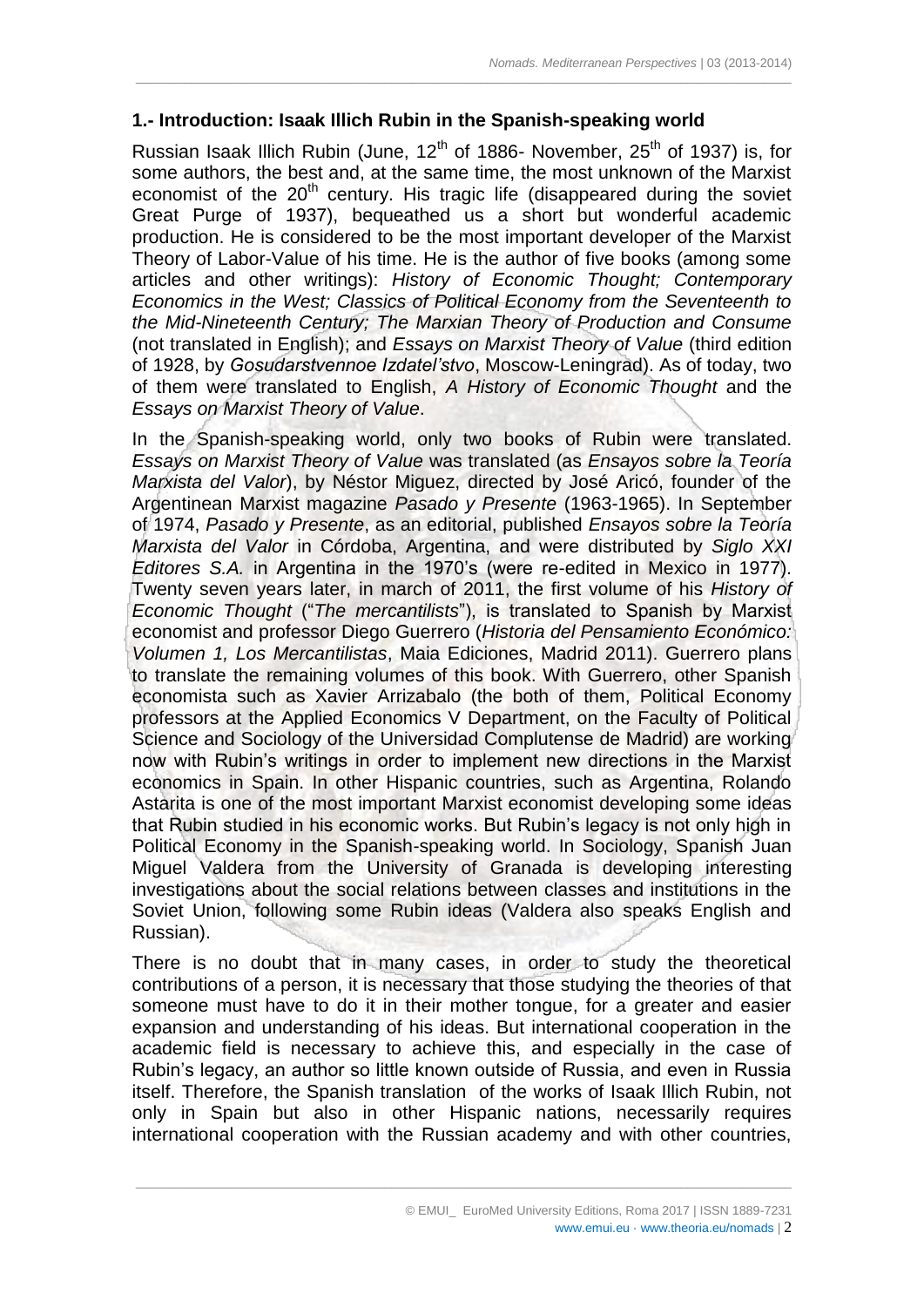including the Anglo-Saxon world (or some European countries like Germany), in which the knowledge of the Rubin's legacy has more tradition.

 $\_$  ,  $\_$  ,  $\_$  ,  $\_$  ,  $\_$  ,  $\_$  ,  $\_$  ,  $\_$  ,  $\_$  ,  $\_$  ,  $\_$  ,  $\_$  ,  $\_$  ,  $\_$  ,  $\_$  ,  $\_$  ,  $\_$  ,  $\_$  ,  $\_$  ,  $\_$  ,  $\_$  ,  $\_$  ,  $\_$  ,  $\_$  ,  $\_$  ,  $\_$  ,  $\_$  ,  $\_$  ,  $\_$  ,  $\_$  ,  $\_$  ,  $\_$  ,  $\_$  ,  $\_$  ,  $\_$  ,  $\_$  ,  $\_$  ,

At the moment, the translated works, specially "*Essays on Marxist Theory of Value*" (the most important, and most translated, work of Isaak Illich Rubin), serve as a very solid basis in the Hispanic world for analysis, not only on economics, but also on the technological and philosophical fields, following very interesting ways, linking the legacy of Rubin with the theoretical developments of the Hispanic Marxist tradition. Ways that can be expanded if Rubin's works could be translated into Spanish, working with international colleagues to publicize the legacy of this soviet economist, being this, without a doubt, the best tribute we can offer to him.

### **2.- Ontology and gnoseology of capitalism on Marx and Rubin**

### *2.a.- What we mean by ontology*

#### *2.a.1.- The birth of Political Economy, its technological context an its categories.*

To perform a coherent development of what we are trying to expose, we noted that, in order to understand the importance of what we attach to the work of Rubin, our statement of the question will follow a scholastic methodology, that is to say: definition of prior concepts, development of the question and a final conclusion.

As we have already said, in this article we are trying to show why the work of Rubin (and therefore, *The Capital* of Marx) is an ontology and a gnoseology of the capitalist economic system. To do this, we must define what we understand by ontology and gnoseology. It is necessary a solid framework to demarcate this matter, because only then, in our view, can be settled the theoretical and scientific importance of Rubin's development of Theory of Labor-Value (TLV from now). Knowing beforehand that Rubin was an economist, we are not trying to frame his academic work outside of Political Economy and within Philosophy and/or Theory of Science. We are not trying to disturb any economist, encouraging *intrusionism* between disciplines, sometimes inevitable, but for many an intolerable challenge, many times with reason. But the importance of Marx's economic works, and here there, without doubt, also enters the developments of the same as that carried out Isaak Illich Rubin, overruns the economic field. A field continuously crossed by elements of other diverse fields (technological, scientific, political and philosophical fields, also psychological). Our gnoseological approach on Political Economy makes us see this is not a "closed science", as it is any of the so-called Natural Sciences or Formal Sciences (Mathematics, Geometry, etc.). But, like the rest of the so-called "Human Sciences" (Mathematics and Physics as, as far as we know, developed by rationally and socially organized human beings too), it is a discipline not closed, woven and influenced by other Natural and Human or Social Sciences. Later we will explain what we mean by gnoseology. For now, we will bring it is inevitable that the Political Economy field is not closed, while there are slots within this discipline whose gnoseological truth is greater than in others. And the importance of Rubin in this aspect is fundamental.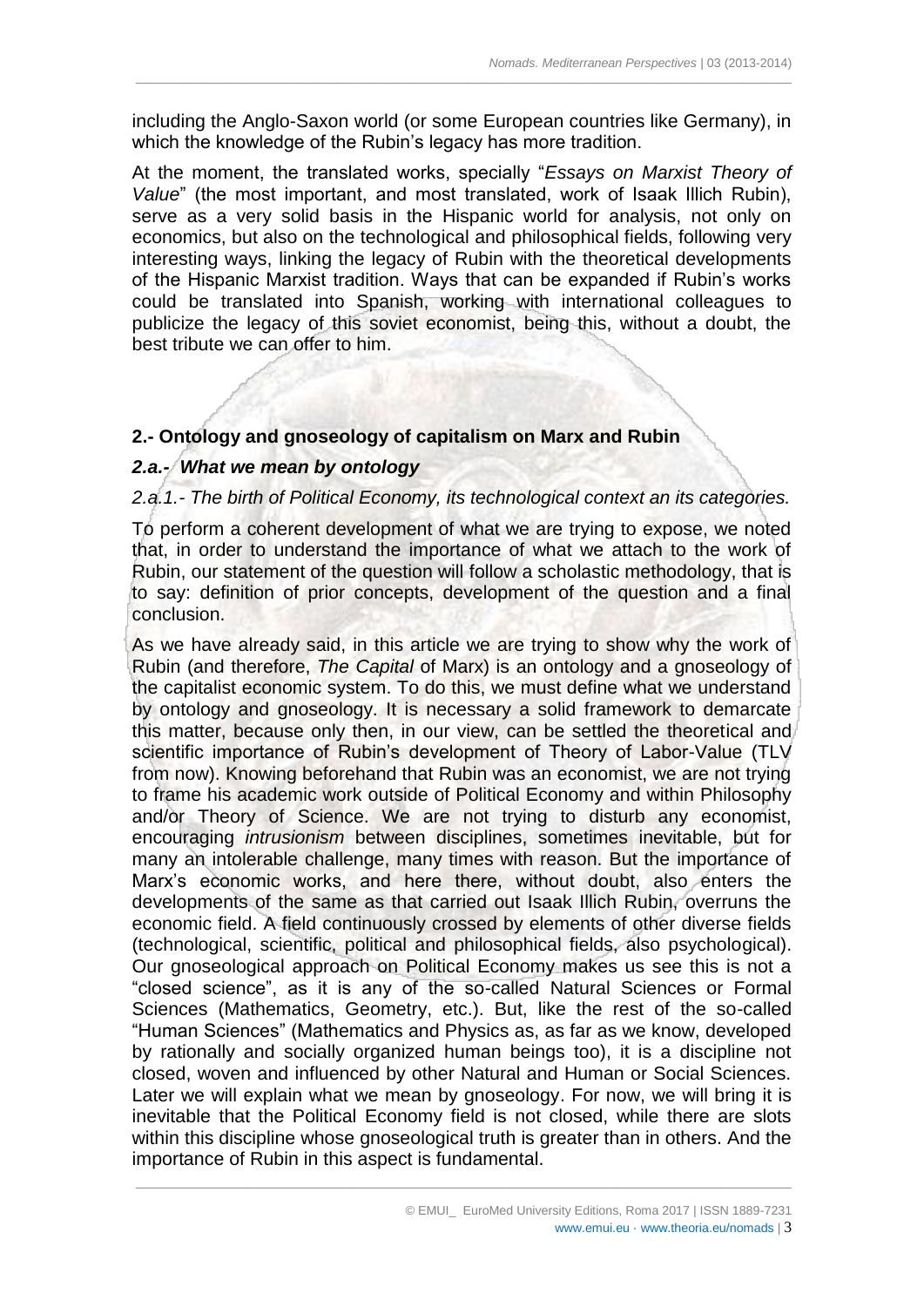In addition, Philosophy and Political Economy (among other disciplines) constantly suffer a reciprocal influence. Not only because some of the most important economists of History were also philosophers (Adam Smith, Marx, Jevons, etc.). But because the ontological approach of the reality that these philosophers were following, necessarily affected the gnoseological developments of their economic theories. The case of Marx is clear, because of the influence of Hegelian dialectics in *The Capital*. In Jevons, for example, cannot be understood his theory of Marginal Utility without the influence of Bentham. This is essential, because we do not say that Philosophy, specially Philosophy of Science (gnoseology), have to interfere Political Economy and vice versa, nor that they are the same (and this relation is similar between Philosophy and other disciplines of knowledge, are scientific or not). What we are saying is that sciences do not come from Philosophy, but necessarily from the technologies. At the same time, that give rise to the development of new technologies (the scientific and technical revolutions). For example, Geometry comes from the technologies of surveyors and bricklayers. Chemistry comes from technologies of metalworkers or dry cleaners. Perhaps it could be said that Philosophy of our tradition (the Hellenic tradition), unlike the philosophies of different traditions (India, China) is largely molded by Geometry, because, in fact, it pretends to be a "geometry of ideas" (ideas that cross categories and open up ways through them). That the "first philosophers", such as Plato, Anaxagoras, Pythagoras, etc., were great geometricians, does not have to mean the Geometry outbreak of Philosophy but rather the reciprocal. And properly, we would say no vice versa. So Philosophy and sciences have different sources, but these sources call to converge (sometimes with turbulences), and when they converge they amend mutually.

 $\_$  ,  $\_$  ,  $\_$  ,  $\_$  ,  $\_$  ,  $\_$  ,  $\_$  ,  $\_$  ,  $\_$  ,  $\_$  ,  $\_$  ,  $\_$  ,  $\_$  ,  $\_$  ,  $\_$  ,  $\_$  ,  $\_$  ,  $\_$  ,  $\_$  ,  $\_$  ,  $\_$  ,  $\_$  ,  $\_$  ,  $\_$  ,  $\_$  ,  $\_$  ,  $\_$  ,  $\_$  ,  $\_$  ,  $\_$  ,  $\_$  ,  $\_$  ,  $\_$  ,  $\_$  ,  $\_$  ,  $\_$  ,  $\_$  ,

Political Economy is not properly a science, and it does not have and only technological origin. Political Economy emerges as a discipline in the  $17<sup>th</sup>$ Century, at the same time of the Metaphysics of Descartes, Malebranche and Leibniz. Through a process we call "theological reversal", this Metaphysics turns, in part, to Mechanics and, also, to Political Economy.

In the constitution of various particular sciences, and of the categorial specialties linked to the written language (Astronomy, Geometry, etc.), was essential the differentiation process between classes of professional specialists, such as craftsmen, engineers, specialists in religion and others. This differentiation process was developed at the same time of the process of division in social classes. This made very complicated the connection between this process, but without getting confused both. These events were culminated in the Modern Age, in the beginning of the constitution of various sciences and other disciplines of knowledge.

This historical origin has permitted the emergence and conformation of a plurality of particular sciences, relatively autonomous of each other, which allow to establish categorial relations which are not only grammatical. And the effective plurality of particular sciences serves as the basis of restoring ontological categories for each science and for each particular discipline, including Political Economy.

© EMUI\_ EuroMed University Editions, Roma 2017 | ISSN 1889-7231 www.emui.eu · www.theoria.eu/nomads | 4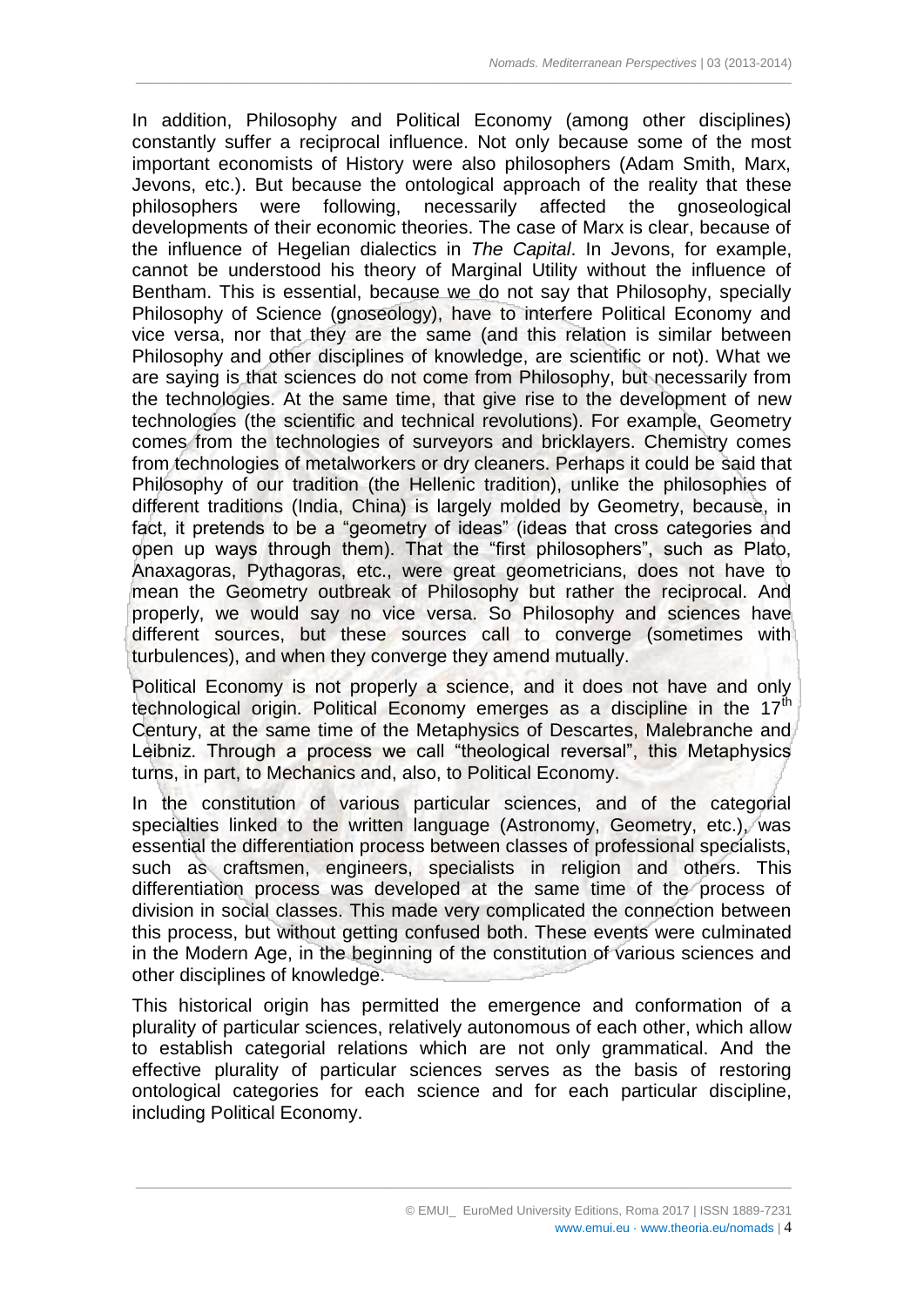At the time that a new scientific unit is constituted, it is when produces the process we call "categorial closing". This is an historical, institutional, sociological, anthropological and, on the other hand, also logical-material and gnoseological. We explain this better when we define what we mean by gnoseology. But at this point, we have to say all sciences comes from differentiated craft trades. So the scientific categories are developed based on an own professional tradition. So, in the case of Political Economy, apart from some professional philosophers (Plato, Aristotle, Saint Thomas, De Oresme, Hume, Adam Smith, Stuart Mill, Marx or Jevons), and despite of the pioneers William Petty and Quesnay, and the academic institution of Political Economy by Alfred Marshall, if we perforate the philosophical veil of Political Economy origins, we can find in its conformation a technological origin, developed in parallel, but not after, the interpretations on the economic activities of societies that have done some philosophers. Schumpeter, in his *History of Economic Analysis*, affirms that Political Economy could not confirm nor develop apart from a living tradition of bankers, accountants, merchants, *amanuenses*, State regents or amateurs of its study. Gradually, they were closing Political Economy in a categorial way, if not entirely, at least partial regions of its own field. These adhesions, at certain times, have acted as locking mechanisms of the economic Reason in a categorial sense. But, however, at the same time, these adhesions make possible the cut between these and the economic categories themselves.

 $\_$  ,  $\_$  ,  $\_$  ,  $\_$  ,  $\_$  ,  $\_$  ,  $\_$  ,  $\_$  ,  $\_$  ,  $\_$  ,  $\_$  ,  $\_$  ,  $\_$  ,  $\_$  ,  $\_$  ,  $\_$  ,  $\_$  ,  $\_$  ,  $\_$  ,  $\_$  ,  $\_$  ,  $\_$  ,  $\_$  ,  $\_$  ,  $\_$  ,  $\_$  ,  $\_$  ,  $\_$  ,  $\_$  ,  $\_$  ,  $\_$  ,  $\_$  ,  $\_$  ,  $\_$  ,  $\_$  ,  $\_$  ,  $\_$  ,

So the academic economic Reason, of theoreticians of Political Economy, has a close connection, therefore, with what might be called "mundane" economic Reason, that of those that, for example, deposit their money in a bank, of those who invest a capital on the stock exchange or in a company, or those who operate with means of production to produce goods. The relations between academic and mundane economic Reasons are the base of the Political Economy field. And the both are a product of the relations of production. It is important to say that we mean by economic Reason the feature of what has been built operatively (by means of compositions or separations). Also, this feature possesses an identifiable and reproducible structure in a biological or social context. This Reason (academic and "mundane") exist, like all other scientific and technological reasons, as a historical development of the relations of production. This does not mean that Political Economy is the "mother of all sciences". We only affirm that modern categorial sciences and other disciplines are historical creations institutionalised and developed through the development of the relations of production in the capitalist economic system (and in the *Real Socialism* of the Soviet Empire).

### *2.a.2. The role of Philosophy in relation to the Political Economy*

The relations of productions are, in Rubin's *Essays on Marxist Theory of Value*, the key of the Marxist analysis of capitalism. For Rubin, Marx's Historical Materialism (as his philosophic system about History, political societies, classes and economic systems) and his TLV revolve around a basic problem: the relations between the productive forces and relations of production. So the principal matter of both is the same: the changes in the relations of production depending on the development of productive forces. And if Political Economy,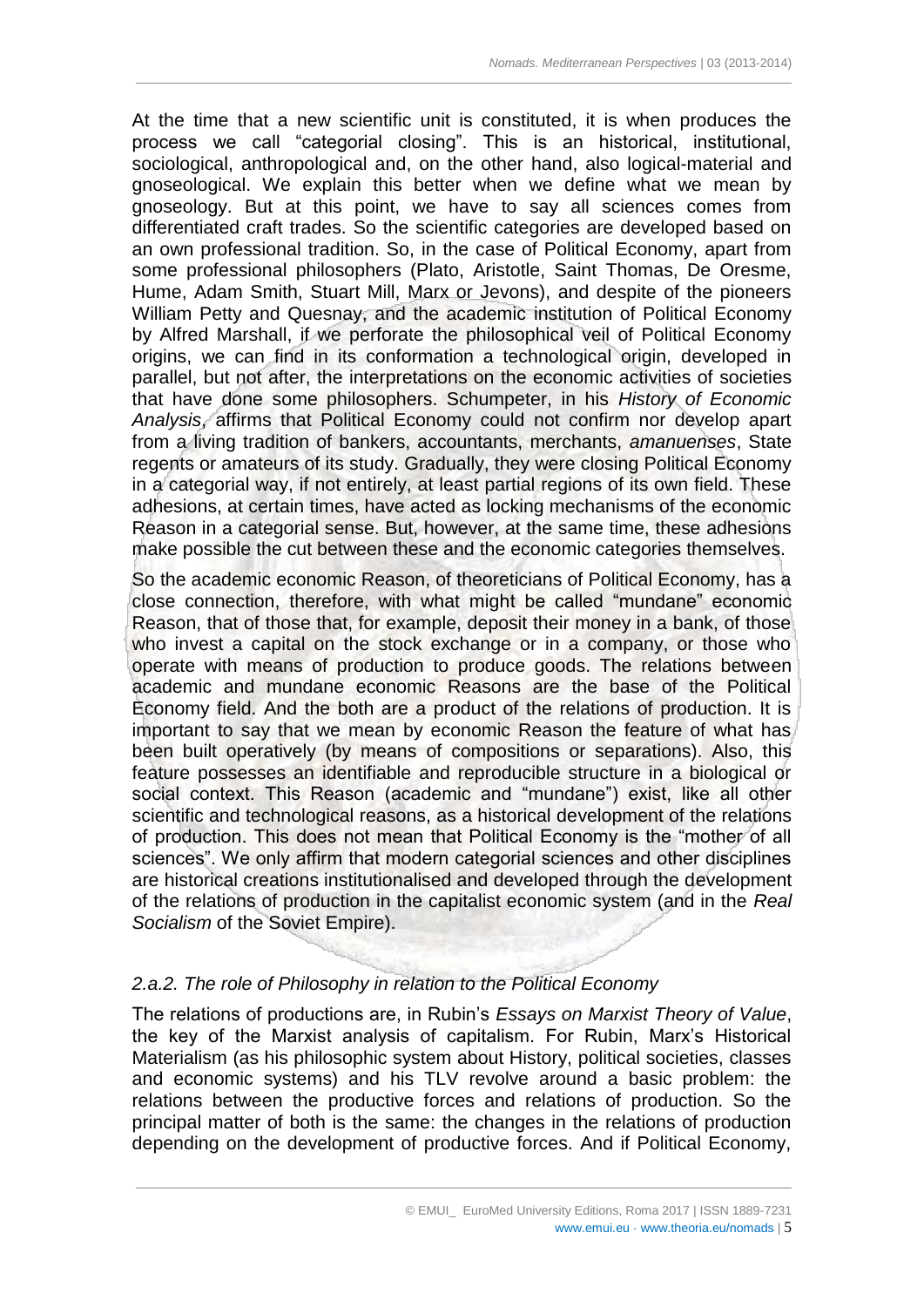for Rubin, is essentially the study of a defined socioeconomic formation (capitalism), the critique of Political Economy in Marx is, first of all, a philosophical critique of this discipline at the moment Marx wrote *The Capital*. This critique, followed by Rubin in his *Essays…*, shows Marxian economics in the Marx-Rubin way, as a critic reclassification of the categories of economic field. This reclassification is, essentially, an ontological reclassification of this categories. So, if this reclassification is related to what is already there (the capitalist economic system), this critic reclassification is absolutely ontological because ontology is the part of the Philosophy relates to what is already there. If ontology is the study of the nature of the being, the existence and the reality, the Marx and Rubin's ontology of capitalism is not only the economic study of this economic system, but also the philosophical study of the nature of the being, existence and reality of capitalism. This allows us now to define the role of Philosophy in the whole of the know, in general, and in relation to Political Economy in particular.

 $\_$  ,  $\_$  ,  $\_$  ,  $\_$  ,  $\_$  ,  $\_$  ,  $\_$  ,  $\_$  ,  $\_$  ,  $\_$  ,  $\_$  ,  $\_$  ,  $\_$  ,  $\_$  ,  $\_$  ,  $\_$  ,  $\_$  ,  $\_$  ,  $\_$  ,  $\_$  ,  $\_$  ,  $\_$  ,  $\_$  ,  $\_$  ,  $\_$  ,  $\_$  ,  $\_$  ,  $\_$  ,  $\_$  ,  $\_$  ,  $\_$  ,  $\_$  ,  $\_$  ,  $\_$  ,  $\_$  ,  $\_$  ,  $\_$  ,

To define this role, we will take the definition of Philosophy of the Spanish Marxist philosopher Gustavo Bueno, creator of a heterodox Marxist system called by himself *Philosophical Materialism* (on his book *El Papel de la Filosofía en el Conjunto del Saber*, Editorial Ciencia Nueva, Madrid 1970).

For Bueno, philosophical knowledge is not a doxographic knowledge, nor a past tense knowledge, about works of Plato, Aristotle, Spinoza or Hegel. Philosophy is a knowledge about the present and for the present. Philosophy, in Gustavo Bueno terms, is a "*second degree knowledge*", which therefore presupposes other previous "*first degree knowledge*", such as technical knowledge, mathematical, political, biological, economical, etc. Philosophy, in its strict sense, is not "the mother of sciences"; Philosophy presupposes a sufficiently mature state of science and technology that can begin to set up Philosophy as a defined discipline. For this reason, Philosophy deal with ideas gush forth precisely from the confrontation of the most diverse technical, political, economic and/or scientific concepts, from a certain degree of development. These concepts are more abundant as it occurs that development.

As a "*second degree knowledge*", Philosophy cannot be assigned to a closed categorial field, such as Physics or Mathematics. Because the "Philosophy field" is in function of others, of their analogies or of their contradictions. The identifiable lines shaped by the analogies and contradictions between the sciences and other cultural contents, are called ideas by Gustavo Bueno. These, in a scientific and technological sense, show us Philosophy no longer as an activity oriented to contemplate a different world from the conceptualized real world. In our present, in all its parts, is conceptualized by the technical and by science, because there are no truly "virgin lands" of concepts. To let go of the ideas from the concepts, Philosophy cannot engender ideas that do not stem from categorial or technological concepts. But Philosophy is necessary to make ideas light of the concepts, because concepts are "fraught with ideas". By this way, we avoid the utopian formulas purporting to define Philosophy trough pompous psychological concepts, such as "*Philosophy is the love for knowledge*", or "*Philosophy is the research of the first causes*", or "*Philosophy is the approach of the questions of existence*". Instead, we say: Philosophy is the confrontation with the ideas and with the systematic relations between the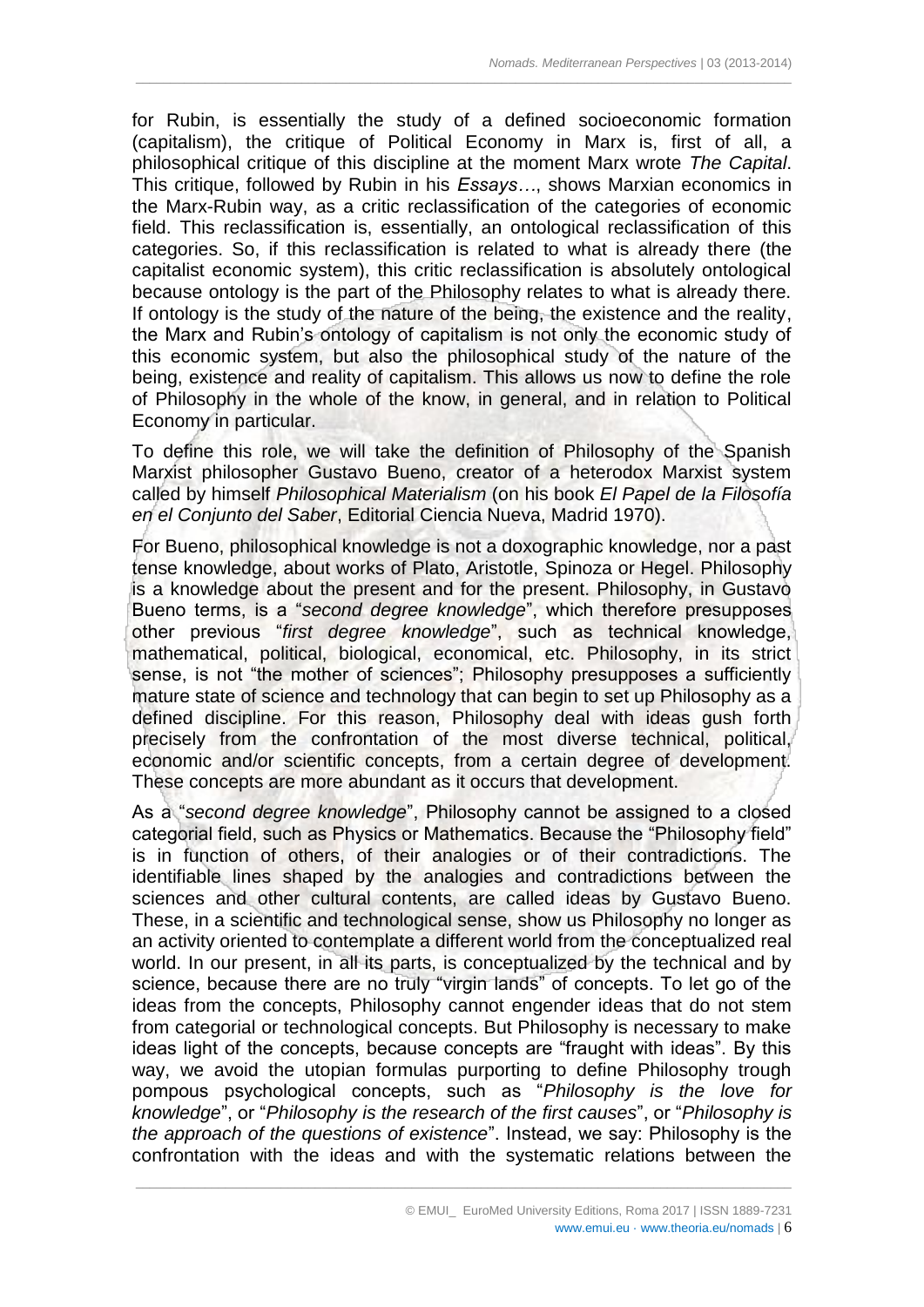ideas. But without the need to assume that the ideas constitute an organized and compact world. The ideas are of very different ranges, appear in different levels in time; nor are relieved entirely, or intertwined all. The idea of God is not an eternal idea, it appears in a date more or less determined in History. Ideas like progress and culture are not eternal ideas: are modern ideas, with no more than a couple of years of life. Its pace of transformation use to be slower than the pace of transformation of scientific, economic, political or cultural realities of those that had emerged; but it is not necessary to substantiate it.

 $\_$  ,  $\_$  ,  $\_$  ,  $\_$  ,  $\_$  ,  $\_$  ,  $\_$  ,  $\_$  ,  $\_$  ,  $\_$  ,  $\_$  ,  $\_$  ,  $\_$  ,  $\_$  ,  $\_$  ,  $\_$  ,  $\_$  ,  $\_$  ,  $\_$  ,  $\_$  ,  $\_$  ,  $\_$  ,  $\_$  ,  $\_$  ,  $\_$  ,  $\_$  ,  $\_$  ,  $\_$  ,  $\_$  ,  $\_$  ,  $\_$  ,  $\_$  ,  $\_$  ,  $\_$  ,  $\_$  ,  $\_$  ,  $\_$  ,

Therefore, Philosophy does not have a content likely to be exploited or discovered by itself and in itself, not even to be "created". Philosophy exist in function of the realities of its present, is a "*second degree*" activity, and therefore the search for an "authentic philosophy", as if it could be found in any particular place. The process Gustavo Bueno called Philosophy is, for example, when we have found with the contradiction between a law of Physics and a Mathematical law. When this occurs, we must say: "*I do not look for Philosophy,*  but I have had to face the contradictions between ideas and situations. And, from here, what I'm looking for are the mechanisms under which have been *produced that contradiction, their analogies with others, etc.*".

So, we have just defined what we understand for Philosophy and his role of the know in general. In particular, with Political Economy and other "social sciences", the role is the same from an ontological point of view. Because of this, Marx and Rubin determine in his works that a critique of the Political Economy, from the basis of Historical Materialism, must have to face the contradictions between the ideas that economists had about the economy and the real situations of the capitalist economic system. Marx, and Rubin, had determined, not only following the methods of Political Economy, but also the methods of Philosophy (ontology and gnoseology), some of the contradictions between ideas and situations in the capitalist economic system, the mechanisms under this contradictions has been produced and their analogies with others. Therefore, in this sense, works like *The Capital* and *Essays on Marxist Theory of Value* are also philosophical works, are ontology and gnoseology of capitalism.

### *2.a.3. The ontology of capitalism in Rubin's Essays on Marxist Theory of Value*

In spite of a certain metaphysic substantialism, criticized by Kant, ontology is an essential part of Philosophy. Philosophical Materialism has its own ontology, far from metaphysics or idealistic assumptions. We are not going to give in this article a full description of materialist ontology. But to show this ontology is interesting in order to analyze Rubin's TLV theories, we must say that the ontology of Philosophical Materialism is divided in two levels that should not be confused: the level called "*general-ontological matter*", which deals with the Be, the reality as itself (including the parts of reality we don't know until now and even the parts of reality we will never know); and the level called "*specialontological matter*", which studies contents given to scale of operational (*Praxis*) consciousness and conform the World we know as an ontological reality. Part of this ontological reality is the capitalist economic system. And Rubin, following Marx, develop on his *Essays…* a study of this system at a scale of operational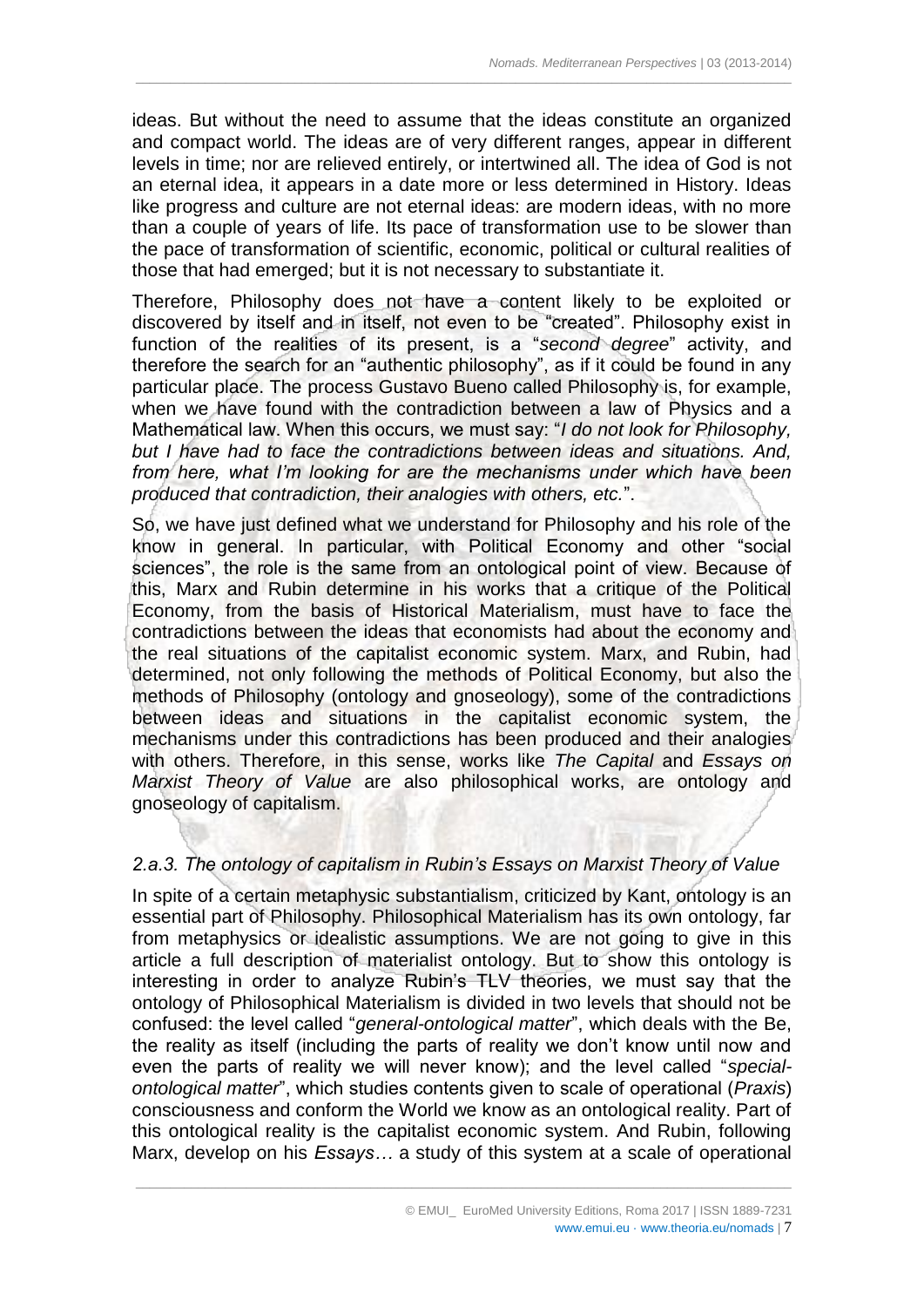conciousness that help to conform our economic and social world. Not in vain, for Rubin –and for Hilferding too-, Historical Materialism and TLV have the same starting point, i.e., Labor as a core element of human society (labor is done in scale of operational consciousness and help to conform the World we know as an ontological reality). The development of institutionalized and rationalized labor in political societies finally determines the entire development of these societies.

 $\_$  ,  $\_$  ,  $\_$  ,  $\_$  ,  $\_$  ,  $\_$  ,  $\_$  ,  $\_$  ,  $\_$  ,  $\_$  ,  $\_$  ,  $\_$  ,  $\_$  ,  $\_$  ,  $\_$  ,  $\_$  ,  $\_$  ,  $\_$  ,  $\_$  ,  $\_$  ,  $\_$  ,  $\_$  ,  $\_$  ,  $\_$  ,  $\_$  ,  $\_$  ,  $\_$  ,  $\_$  ,  $\_$  ,  $\_$  ,  $\_$  ,  $\_$  ,  $\_$  ,  $\_$  ,  $\_$  ,  $\_$  ,  $\_$  ,

The labor activity of the people is in a constant change, sometimes faster and sometimes slower, and according to the historical moment its character will be different. For Rubin, this process of change and development of labor activities involves changes in two types: in the first place, changes in the means of production and the technical methods by which men act on nature, i.e., Changes in the productive forces of political societies; secondly, in correspondence with these changes, there are others also on the structure of the relations of production between individuals, between the participants in the social process of production. The economic formations, or kinds of economic systems, differ in the nature of the relations of production between people. The theoretical Political Economy research about a defined socioeconomic formation, specifically of the commercial capitalist economy.

The capitalist economic system represents the union of the technical-material process and its social forms, i.e., all of the relations of production among people. The specific activities of the people in the technical-material production process presupposes relations of production between them, and vice versa. In the end –and this is the basis of Rubin's work as an ontology of capitalism- the ultimate goal of Political Economy is to understand capitalism as a whole, as a specific system of productive forces and relations of production among people. But to deal with this ultimate objective, Political Economy must distinguish first and foremost, through abstraction, two different aspects of the capitalist economic system: the technical and technological aspect and the socioeconomic aspect, the technical-material process of production and its socialhistorical form, the material productive forces and the social relations of production. Each one of these two aspects of the economic process is subject to a distinct science. The study of social engineering, even in an embryonic stage, should convert the productive forces of society in its interaction with the relations of production as its object of analysis. On the other hand, the theoretical Political Economy deals with the specific relations of production of the capitalist economy in its interaction with the productive forces of society. Each of these two, which only deals with an aspect of the whole production process, requires the presence of the other in the form of a course that underlies Political Economy investigation. Although Political Economy deal about the relations of production, always presupposes its unbreakable link with the technical-material production process, and this involves a stage and a specific process of exchange of productive material forces.

For Rubin, it is necessary to understand that the phenomena treated in *The Capital* are own in a specific economic system, if we want to understand that book. So, for him, the adjustment of the relations of production in the productive forces –a process that takes the form of the growing contradictions between the relations of production and productive forces, and the form of social upheaval

<sup>©</sup> EMUI\_ EuroMed University Editions, Roma 2017 | ISSN 1889-7231 www.emui.eu · www.theoria.eu/nomads | 8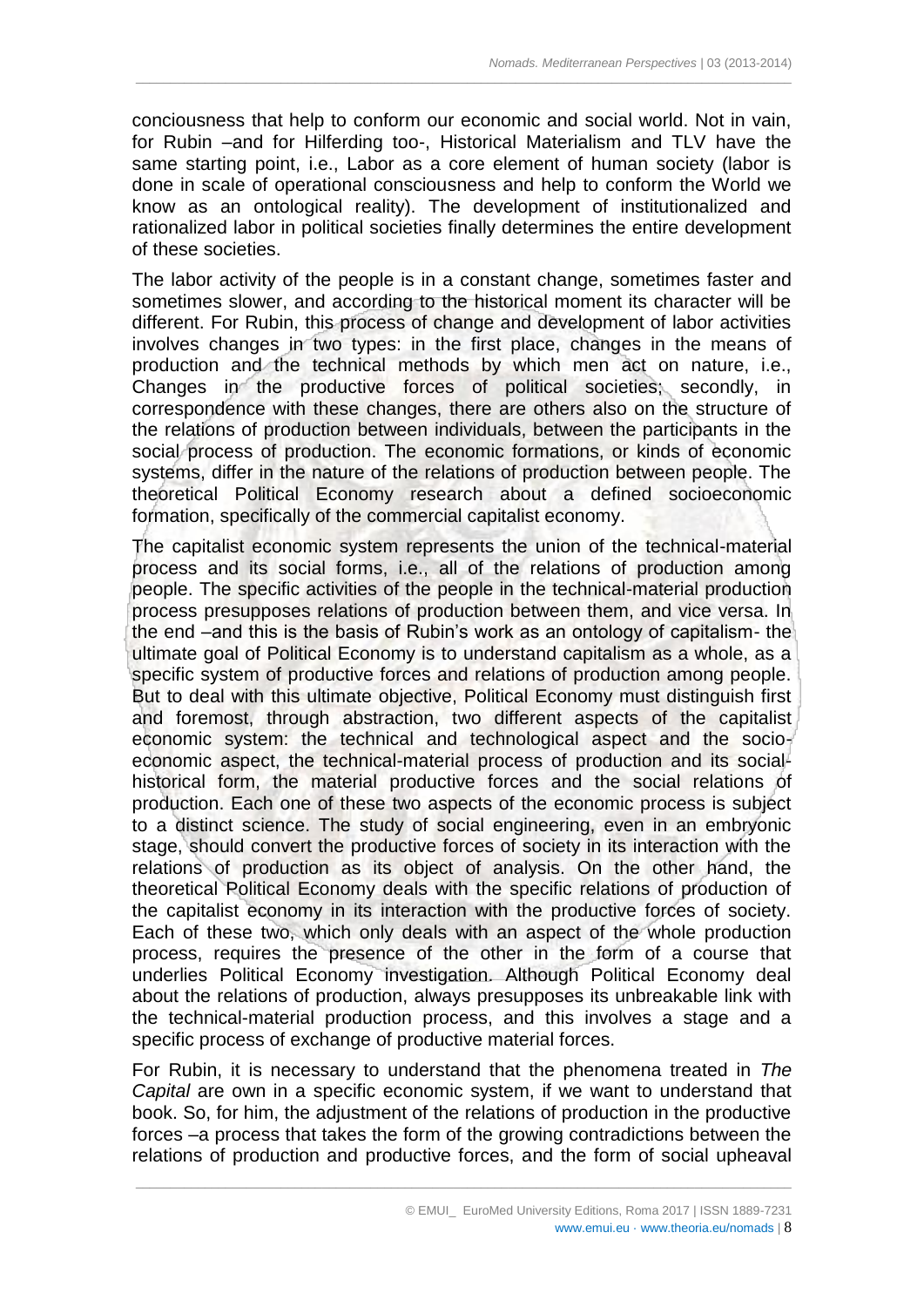caused by these contradictions- is the basic issue of the theory of Historical Materialism. So the Marxist method of analysis can be summed up as it follows: a) analysis of the relations of production in capitalist societies; b) process of changes caused by the evolution of productive forces; c) emergence of contradictions usually expressed in crisis. This economic though is, also, pure ontology of capitalism.

 $\_$  ,  $\_$  ,  $\_$  ,  $\_$  ,  $\_$  ,  $\_$  ,  $\_$  ,  $\_$  ,  $\_$  ,  $\_$  ,  $\_$  ,  $\_$  ,  $\_$  ,  $\_$  ,  $\_$  ,  $\_$  ,  $\_$  ,  $\_$  ,  $\_$  ,  $\_$  ,  $\_$  ,  $\_$  ,  $\_$  ,  $\_$  ,  $\_$  ,  $\_$  ,  $\_$  ,  $\_$  ,  $\_$  ,  $\_$  ,  $\_$  ,  $\_$  ,  $\_$  ,  $\_$  ,  $\_$  ,  $\_$  ,  $\_$  ,

The technical-material aspect of the capitalist production process is not what is being discussed in Political Economy, but its social form, the totality of the relations of production that constitute the economic structure of capitalism. The productive technical and technology (productive forces) is included in the economic theory of Marx only as a course, as a starting point taken into consideration to the extent necessary for the explanation of the genuine object of analysis: the relations of production. However, we must now clarified one essential ontological aspect of the TLV of Rubin. It is true that the distinction between the material process and the technical support for the production and its social forms is essential in Marx, according to Rubin, and this helps to define Political Economy as a "social and historical science". The technical-material process would be the basis on which develops the relations of production. It is for Rubin the key that allows understanding of economic systems and the ontological theory of Marx about capitalism. Because of this technological base, political societies produce the necessary relations between men. But the technical-technological base and its social forms, as base and superstructure respectively, are not watertight compartments. Need each other to function, as the tree needs the roots (base) and the leaves (superstructure, which collects water from the rain, the air and the light of the sun), because without leaves, the tree dies. Thus, the capitalist economic system could not exist without its material and technical base. But this would not be the same without the social ways that allows it to develop. And this ontological idea is essential to understand capitalism, and any other complex economic system, as a temporary historical social form, as well as the goods capitalism allows to produce.

Gustavo Bueno understands, from the coordinates of his Philosophical Materialism, that base and superstructure are conjugated concepts. This idea allows us to understand the ontology of Rubin (and of Marx) in a very clear way. Conjugated concepts is an expression that is used to refer to a set of pairs of concepts whose oppositions between the terms of each pair are not reduced to the classic competitions of contradictoriness, setback or correlation. This conjugated concepts are those pairs of concepts whose terms (A/B) supports the dilemma of the complete system of connection of diagrams, called by Bueno "metameric" and "diameric" connections). The metameric connection diagrams are those considered by the two terms (A and B) as "global". They can be of juxtaposition, reduction, articulation or merger. On the other hand, the diameric connection diagrams are connections of homogeneous parts of A (a1, a2, …, a*n*) established through B, without being reduced to it. Let's say that B has been "infiltrated" between the parts of A.

The conjugated concepts are developed in two levels: at the phenomenologicalhistorical level and in the essential level, which constitutes an overcoming of the previous position that validates the connection diagrams. In the first place have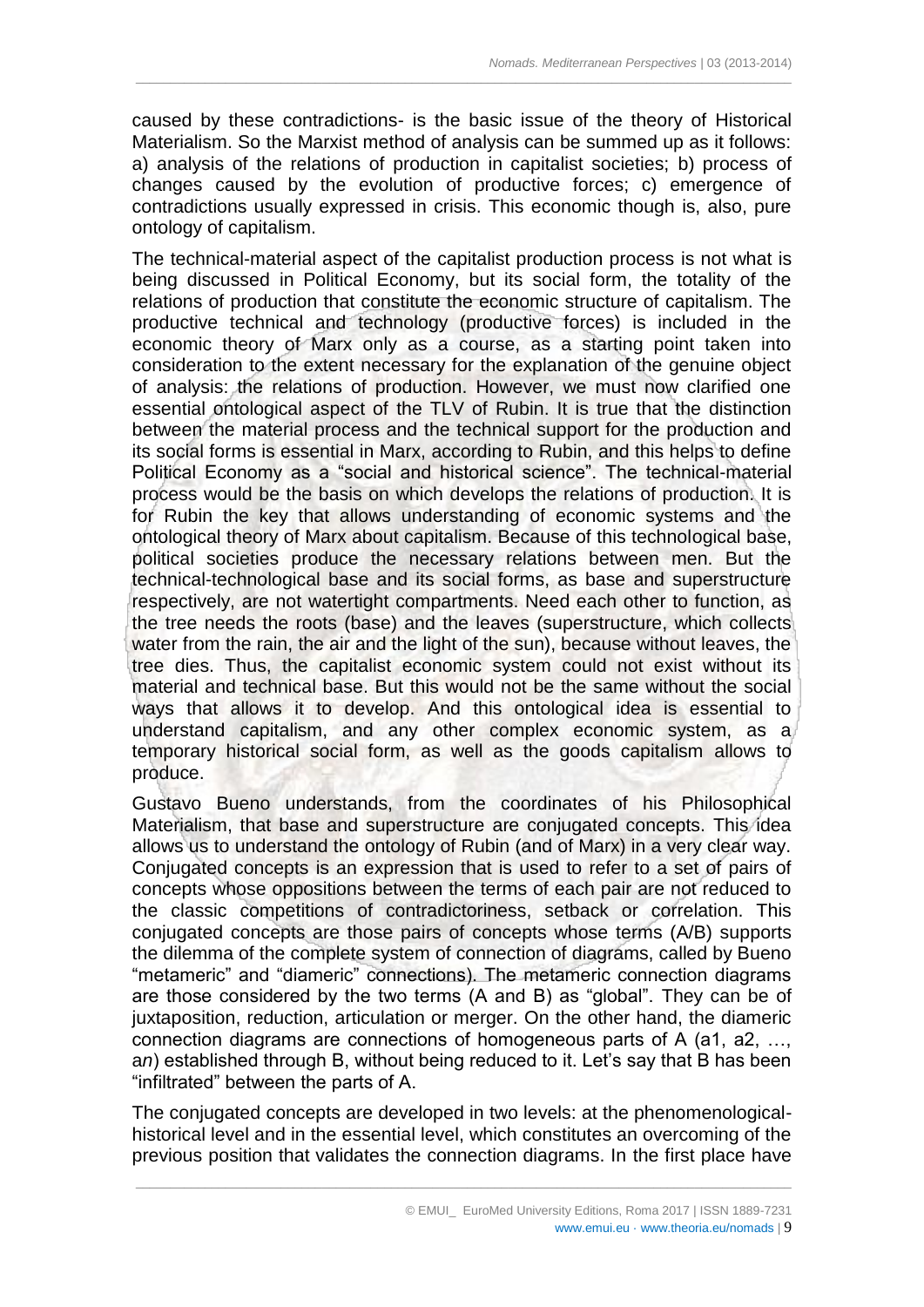the metameric connection diagrams, while in the second are verified the diameric connection diagrams.

 $\_$  ,  $\_$  ,  $\_$  ,  $\_$  ,  $\_$  ,  $\_$  ,  $\_$  ,  $\_$  ,  $\_$  ,  $\_$  ,  $\_$  ,  $\_$  ,  $\_$  ,  $\_$  ,  $\_$  ,  $\_$  ,  $\_$  ,  $\_$  ,  $\_$  ,  $\_$  ,  $\_$  ,  $\_$  ,  $\_$  ,  $\_$  ,  $\_$  ,  $\_$  ,  $\_$  ,  $\_$  ,  $\_$  ,  $\_$  ,  $\_$  ,  $\_$  ,  $\_$  ,  $\_$  ,  $\_$  ,  $\_$  ,  $\_$  ,

An example, in science, of a couple of conjugated concepts is "rest/movement". Until Galileo Galilei, the connection diagrams corresponding to this pair of concepts have been interpreted as metameric: the reduction of the movement to the rest of the eleatic thought, the Aristotelian juxtaposition of immobile and the mobile being, etc. But since Galileo to Einstein, the connection diagram is diameric: the rest is conceived as a particular relation between bodies in motion.

In the case of the relation between base and superstructure, traditional –and vulgar- Marxism identified the economy with the base (production, distribution and consume), and everything else (such as law, religion, sciences, language, art, philosophy, etc.; definitely, all final products of social relations), would be superstructures. But, really, base is like the bones and superstructure are the remaining tissues of the body of the vertebrates (or the roots and the leaves of the trees, as we said before). Because the bones, the skeleton, sustain the body (such as the base of the superstructure), but the bones were not given prior to the remaining tissues in the body, but springing together with other tissues of the body itself, from its diverse blastodermical leaves. From there could be achieved in the evolution the functions of "columns" that bore the "factory" of the organism. This was like saying that the economic basis of an organized society could not be regarded as a stratum previously developed in which the "surplus" could be transformed into various superstructural morphologies, that could slump into as soon as the base lost its own consistency. But Rubin's conception of capitalism, and following Marx's thoughts, following strictly Historical Materialism, help to see that the basis, with its own morphology, was structured as such from the so-called superstructure that, consequently, should also lose their designation (we could call them "sheath structures").

For example, it was admitted that oil, throughout the  $20<sup>th</sup>$  century, and in growing, was one of the basic components of our economic system and was at the root of many international conflicts. In particular was implied (by Muslims and Christians) that would have been the oil deposited by "Allah" in the subsoil, being this the basis of the recovery of so many Arab peoples that, until few decades, were included as marginal or underdeveloped people.

The resurgence of Islamic movements, including Islamic Jihad, was supported by the columns of oil wells. On this oil wells, which is owned by certain Muslim countries, rested its resurgent power. However, it is well known (discounting the Koranic theology) that neither the political or economic power in the Arab countries sprang out directly from the oil, because the oil that "Allah" had deposited beneath their territories, lacking any "basic ability" until it had been mined, refined and incorporated into the network of machines and appliances designed to move by explosion engines in cars, airplanes, railways, electric turbines, etc. This is only the segment of a sheath structure, segregated from the All, acquiring the status of a subject of allocation of the global movement. There is no question, therefore, to speak of the economic base as if it were a previous structure and endowed with autonomous dynamism. What was called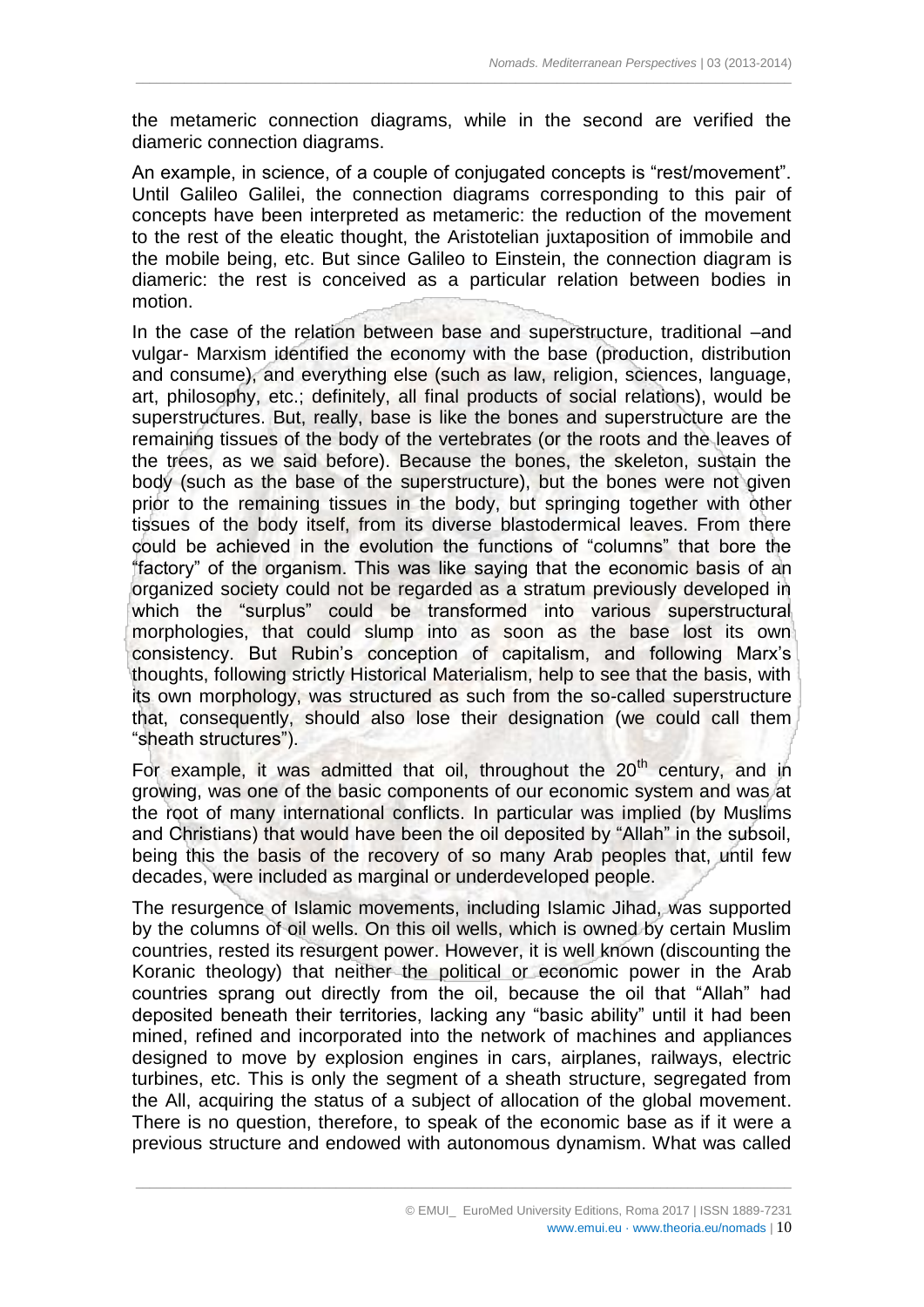basis, or even infrastructure (in the terms of Cultural Materialism of Marvin Harris), was always surrounded by other inherited and more complex structures. Neither the arts, not the sciences, nor religions, nor languages, nor the right, were superstructures. And this had already been partially warned in the own course of development of the soviet theory by Isaak Illich Rubin, if we see his *Essays…* and the rest of his academic work, as an ontology of the capitalist economic system. Apart of a necessary abstraction to allow to distinguish the technical-material productive process from the social relations in capitalism, Rubin's ontology only could be strong and coherent if we see those two aspects as parts of a whole (conjugated concepts). Even the soviet theory of issues in linguistics (*Marxism and Problems of Linguistics* by Stalin) or Marxists economical anthropologists (Godelier), however, prisoners of the base/superstructure dualism, had not another way to collect the not superstructural functions performed by language, art or religion, that reconsidering them as basic features, like Mandeville on his *Fable of Bees* considered virtues to the flaws.

 $\_$  ,  $\_$  ,  $\_$  ,  $\_$  ,  $\_$  ,  $\_$  ,  $\_$  ,  $\_$  ,  $\_$  ,  $\_$  ,  $\_$  ,  $\_$  ,  $\_$  ,  $\_$  ,  $\_$  ,  $\_$  ,  $\_$  ,  $\_$  ,  $\_$  ,  $\_$  ,  $\_$  ,  $\_$  ,  $\_$  ,  $\_$  ,  $\_$  ,  $\_$  ,  $\_$  ,  $\_$  ,  $\_$  ,  $\_$  ,  $\_$  ,  $\_$  ,  $\_$  ,  $\_$  ,  $\_$  ,  $\_$  ,  $\_$  ,

The concept of superstructure was, perhaps, contaminated from the beginning with the idea of superstition, as the shunt allegedly associated with a waste of energy that could be applied to other higher purposes. This criterion was unreasonable because it would oblige to reclassify the main basic contents in a society like cultural superstructure (regarding "sobriety" of simplicity of Nature).

In this sense Rubin says that Political Economy is not a "science" of the relations between things as the vulgar economists thought, nor the relations between people and things, as stated by the Theory of Marginal Utility, but the relations between the people in the process of production, that is the same as saying that the relations between people through things. Things, goods, produced thanks to a specific particular and historical economic system. Things that are both productive forces (means of production) and means of production, which consolidates even more the base/superstructure relation as conjugated concepts. When we observe the development of the economic categories should always be borne in mind that the subject –the modern capitalist society in Rubin's case- is something given in reality (and in mind, because we know it exist). The categories express, therefore, ways of being, determinations of existence and, often, simple aspects of this subject. Also in the theoretical method of Political Economy is necessary as the subject always be present in representation as well as premise. So, finally, we can say that this circular relations between people through things (through goods that only could be produced in a capitalist economic system and only could circulate on it), is the idea that determines the necessary conjugation between base and superstructure that allows to view TLV of Marx-Rubin as a pure ontology of the capitalist economic system.

#### *2.a.4. Another important aspect of the Rubin's ontology on capitalism: commodity fetishism*

Starting from a particular sociological assumption, that is, the social structure of the economy, Political Economy gives, before all, the features of this social form of economy and the relations of production that are specific to it. Marx,

www.emui.eu · www.theoria.eu/nomads | 11

<sup>©</sup> EMUI\_ EuroMed University Editions, Roma 2017 | ISSN 1889-7231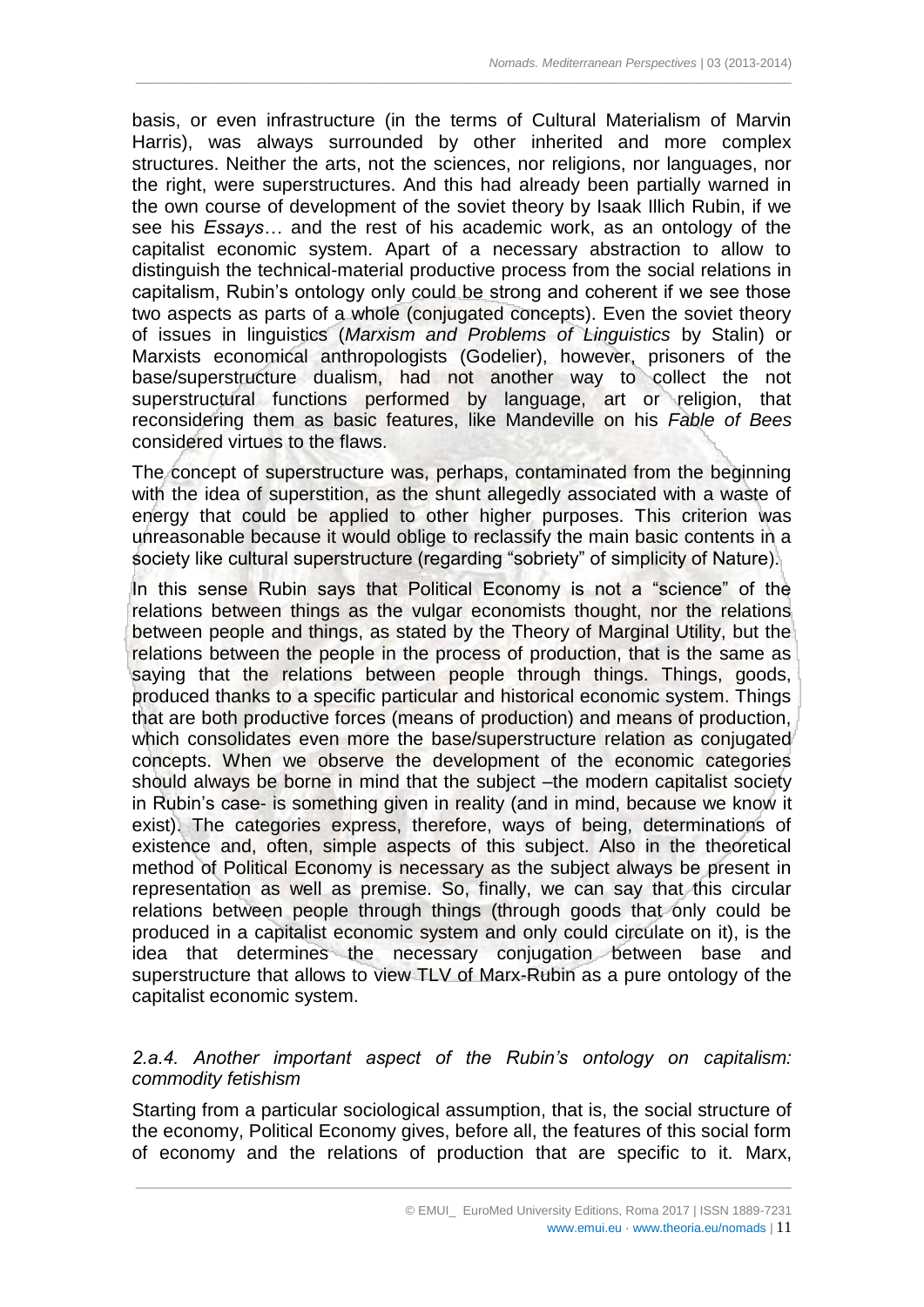according to Rubin, gives these characteristics in his theory of commodity fetishism, called by Rubin "general theory of the relations of production in the commercial capitalist economy". For Rubin, this theory is the basis of the whole Marxist theoretical economic system, and in particular of his TLV.

 $\_$  ,  $\_$  ,  $\_$  ,  $\_$  ,  $\_$  ,  $\_$  ,  $\_$  ,  $\_$  ,  $\_$  ,  $\_$  ,  $\_$  ,  $\_$  ,  $\_$  ,  $\_$  ,  $\_$  ,  $\_$  ,  $\_$  ,  $\_$  ,  $\_$  ,  $\_$  ,  $\_$  ,  $\_$  ,  $\_$  ,  $\_$  ,  $\_$  ,  $\_$  ,  $\_$  ,  $\_$  ,  $\_$  ,  $\_$  ,  $\_$  ,  $\_$  ,  $\_$  ,  $\_$  ,  $\_$  ,  $\_$  ,  $\_$  ,

Commodity fetishism is a very important aspect of the ontology of capitalism in Marx and in Rubin. Marx saw human relations underlying the relations between things (the relations between people through things), revealing the illusion in human consciousness that originates in a market economy, and its attached to the characteristic things that have their origin in the social relations established by men in the productive process. For Marx, the relations of production and consumption are not relations between things. To think that are relations between things is equivalent to give things features born of the relations of production, and this is when commodity fetishism born.

According to Rubin, commodity fetishism theory dissipates from the mind of men the illusion and great deception that originates the appearance of the phenomena in a market economy, and the acceptance of this appearance as the essence of economic phenomena. This appearance is the movement of things, and for the goods and their commercial prices. Actually, this theory reveals that social relations of production inevitably adopt the form of things and may not be expressed but through things. The structure of market economy makes things play a particular and very important social role, by which things acquire particular social properties. Marx discovered, according to Rubin, the objective economic foundations that govern commodity fetishism (Rubin also says commodity fetishism is a "propaedeutics" of Political Economy).

This objective, material, foundations, has an enormous and essential importance to understand the Rubin's *Essays…* and *The Capital* of Marx as an ontology of capitalism (plus a gnoseology, that we are going to refer later). Because in the market economy, all the managers and organizers of large and small production, are independent producers of goods. Any particular company is autonomous, its owner is independent, looks after their interests and decides on the type and quantity of goods to produce. On the basis of private property has at its disposal the productive tools and the necessary raw materials to produce, and as the competent legal owner he have the product of his company (the means of production, the goods before its sale and the "surplus value"). The production is administrated directly by separated producers of goods in a microeconomic sense. Not by the society. Society does not directly regulate the labor activity of its members, it does not prescribe what should occur or how much should occur. But the social division of labor unites all the producers of goods in a unified system that receives the name of "national economy", and Political Economy is National Economy, because State is the most important economic variable and category. State administrates production, distribution, property and consumption, even in the most "liberal" of its kind. What Rubin is saying as an axiom is that without a State, there's no relations of production. Without a territory under the control of a State, there's no relations between people through goods. And without the State, commerce is impossible with other political societies, because "national economy" (State) is a "productive organism" whose parts are interrelated and conditioned.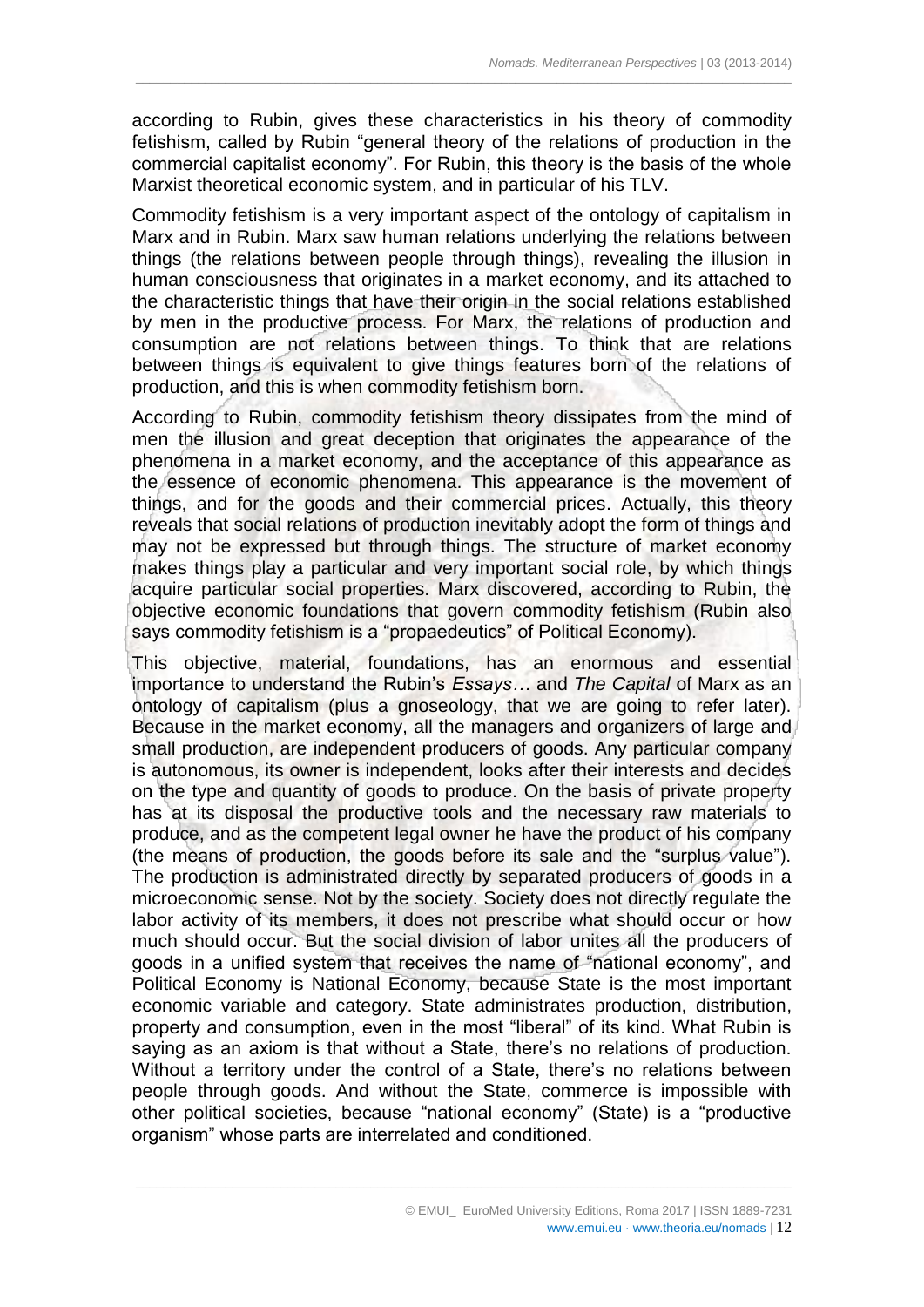This connection comes from the exchange, with the market (and by the interrelation of markets, of national economies), where good of each individual producers appears in a depersonalized form as separate copies of a particular type of goods, independently of who or where it were produced, or in which specific conditions where it is produced. The goods, the products of the individual producers of goods, are moveable and are evaluated in the market. The connections and actual interactions between individual companies, which we could call autonomous and independent, arise from the comparison of the value of goods and its exchange. On the market, indirectly, societies regulates labor activity for men, because the movement of goods on the market, the rise and the fall in their prices, originate changes in the distribution of labor activity for the separated producers of goods, determines the redistribution of the productive forces of the society and causes its entry in certain branches of productions or its departure from those branches.

 $\_$  ,  $\_$  ,  $\_$  ,  $\_$  ,  $\_$  ,  $\_$  ,  $\_$  ,  $\_$  ,  $\_$  ,  $\_$  ,  $\_$  ,  $\_$  ,  $\_$  ,  $\_$  ,  $\_$  ,  $\_$  ,  $\_$  ,  $\_$  ,  $\_$  ,  $\_$  ,  $\_$  ,  $\_$  ,  $\_$  ,  $\_$  ,  $\_$  ,  $\_$  ,  $\_$  ,  $\_$  ,  $\_$  ,  $\_$  ,  $\_$  ,  $\_$  ,  $\_$  ,  $\_$  ,  $\_$  ,  $\_$  ,  $\_$  ,

The interaction and mutual influence of the work activity of the individual producers of goods are carried out exclusively through things, through the products of their labor that appear on the market. How States influence on this matter Rubin show by this example. The expansion of cultivated lands in Argentina or Canada could cause a decrease in Europe's agricultural production only if the prices of agricultural products decrease on the market. Similarly, the expansion of large-scale production ruins to the craftsmen, making them impossible to continue their previous production, carrying them from the countryside to the cities.

So, briefly, in broad outline, the objective-material foundations of the theory of commodity fetishism and, therefore, also of the ontology of capitalism by Marx and Rubin are the following:

a) The technical-material production process at the base and its social form as the superstructure are conjugated concepts that determines any rational and complex economic system, specifically capitalist economic system. But we can distinguish both by a process of abstraction.

b) People in the economic field have relations between them through things, goods produced by people in the same economic field through organized and institutionalized social work, the social division of labor.

c) The social division of labor is developed in the territory of a "national economy", of a state, by individual cells of productions, separated private companies (related each other by the commerce of goods in particular commercial markets, i.e., markets of goods of production). The social division of labor makes possible people are materially related between each other in a national territory. This "dialectic of States" allows international commerce and amplifies social relations between people through things.

d) The direct connection between individual producers of goods is set to the exchange, and this has an indirect effect on its productive activity.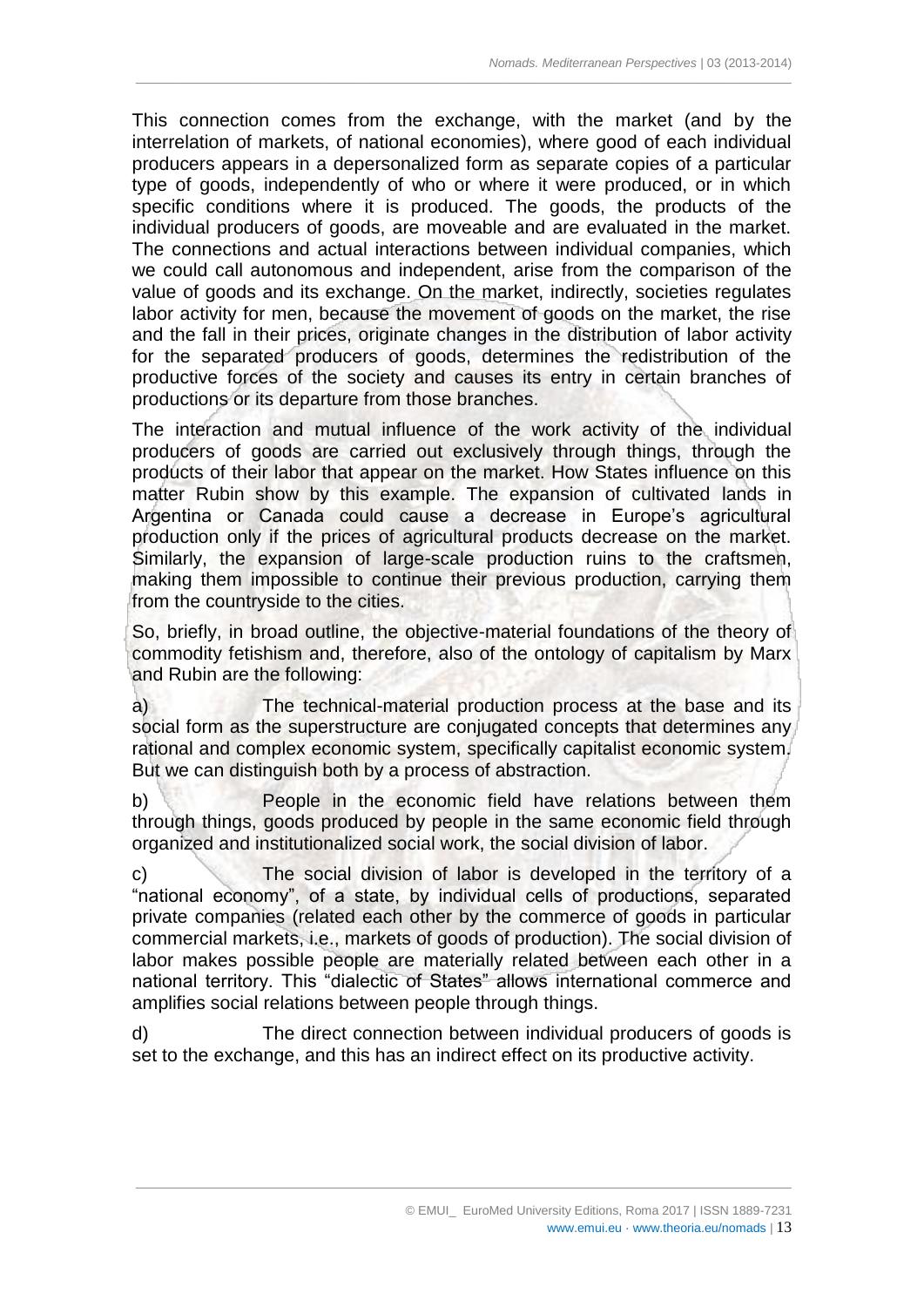## *2.b. What we mean by gnoseology*

#### *2.b.1. Gnoseology compared to epistemology*

Once we have shown the materialist ontology of capitalism of Isaak Illich Rubin, already we can define and to deepen its gnoseology, also following the philosophical and economic theoretical work of Karl Marx.

 $\_$  ,  $\_$  ,  $\_$  ,  $\_$  ,  $\_$  ,  $\_$  ,  $\_$  ,  $\_$  ,  $\_$  ,  $\_$  ,  $\_$  ,  $\_$  ,  $\_$  ,  $\_$  ,  $\_$  ,  $\_$  ,  $\_$  ,  $\_$  ,  $\_$  ,  $\_$  ,  $\_$  ,  $\_$  ,  $\_$  ,  $\_$  ,  $\_$  ,  $\_$  ,  $\_$  ,  $\_$  ,  $\_$  ,  $\_$  ,  $\_$  ,  $\_$  ,  $\_$  ,  $\_$  ,  $\_$  ,  $\_$  ,  $\_$  ,

It is important to justify why we choose gnoseology as a term to describe certain processes and events on the economic field referred to by Marx and Rubin instead of epistemology or "theory of knowledge". From the coordinates to Philosophical Materialism of Gustavo Bueno, gnoseology is an opposite term to epistemology and "theory of knowledge". In both its use is not restricted to the relation subject/object of epistemology, purely psychological relation, but it goes to a relation with a third part, the Truth. Therefore, gnoseology doesn't refer to a true or false knowledge, but an effective reality, built through operations, as are conceived sciences and other disciplines. Is a theory (or a treaty) of science, from a very particular perspective (logical-material perspective, not psychological, or epistemological, sociological, nor logical-formal or historical). Bueno distinguish two types of gnoseology: general gnoseology and special gnoseology.

General gnoseology is geared toward the determination of a general idea of science to estimate the degree of characteristic scientificity of a specific discipline. Involves two steps:

1) General analytical gnoseology, or analytical: designed to, "anatomical" or structurally, determine the constitutive formal parts of all sciences.

2) General synthetic gnoseology, or synthetic: study the dynamic of "physiological" constitution of science in operation.

Special gnoseology is geared toward the determination of the constitution and the internal limits of a positive specific science ("Gnoseology of arithmetic", "Gnoseology of mechanics", etc.). Cannot be carried forward behind the backs of general gnoseology, nor vice versa.

Philosophical Materialism use the term epistemology, as opposed to the term gnoseology refer to the so-called "theory of true knowledge" (is of a scientific, prescientific, or "mundane" *praeterscientific*). Its field is organized around the distinction subject/object (*cognoscent*/known). The field of gnoseology is organized around the distinction matter/form, applied to the sciences.

### *2.b.2. Gnoseology as analysis of sciences and other disciplines of knowledge*

Firstly, gnoseology here means, of course, the analysis of scientific disciplines, as Geometry, Thermodynamics, etc. By analogy of attribution, gnoseology means the analysis of any other kind of disciplines as well (technological or technical disciplines). Although not all of them are scientific in the sense of the positive sciences. Its organization for teaching oblige to adopt a similar structure to that of the positive sciences. In the Aristotelian tradition of the *Posterior Analytics* are known as sciences. Therefore, we distinguish the term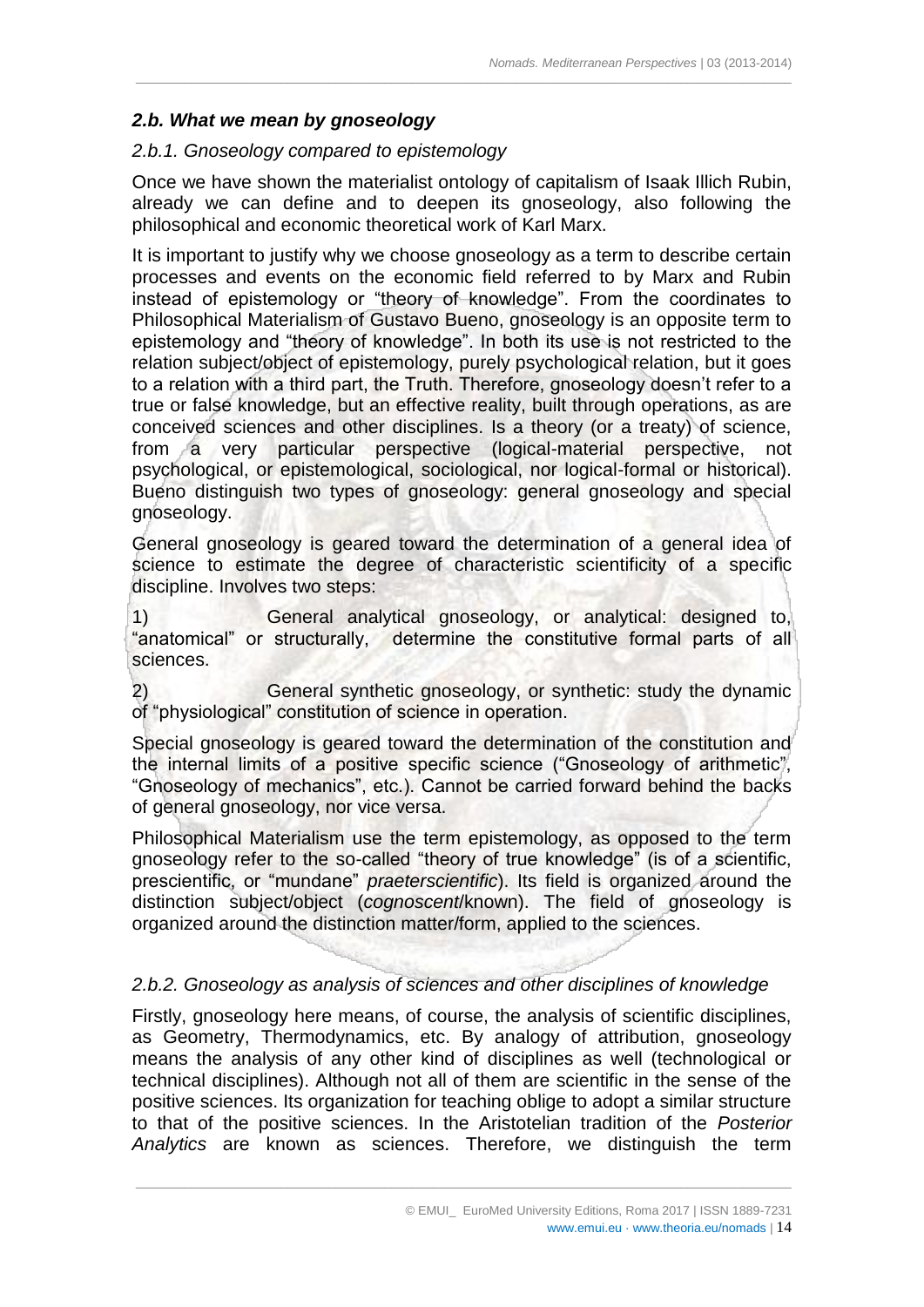gnoseology of the term epistemology, reserving the latter for everything has to do with the analysis of knowledge (for example, in the sense of the "genetic epistemology" of Piaget), whether or not organized in the form of a "discipline".

 $\_$  ,  $\_$  ,  $\_$  ,  $\_$  ,  $\_$  ,  $\_$  ,  $\_$  ,  $\_$  ,  $\_$  ,  $\_$  ,  $\_$  ,  $\_$  ,  $\_$  ,  $\_$  ,  $\_$  ,  $\_$  ,  $\_$  ,  $\_$  ,  $\_$  ,  $\_$  ,  $\_$  ,  $\_$  ,  $\_$  ,  $\_$  ,  $\_$  ,  $\_$  ,  $\_$  ,  $\_$  ,  $\_$  ,  $\_$  ,  $\_$  ,  $\_$  ,  $\_$  ,  $\_$  ,  $\_$  ,  $\_$  ,  $\_$  ,

A discipline is inseparable, of course, of the matter around it deals. Musicology is inseparable from the matter constituted by symphonies, sonatas, operas, etc. Ethnology is inseparable from the field formed by the pre-state societies (Amazonian or Australian tribes, for example). However, disciplines are separable from their respective areas, but no more than by the possibility of comparing them with each other, in accordance with similar or counterparts terms, relations or operations (homologies or analogies that are taking place more in the gnoseological syntax background of pragmatic in the ontological level). It is precisely the duality between gnoseology and ontology have to do with the dissociability of the inseparable –we use the concept in a similar sense to the one in Projective Geometry (for example, the duality between points – such an intersection of infinite straight- and straight –as a co-alienation of infinite points-) -. We cannot separate the gnoseological from the ontological moment of a science, but we can dissociate the gnoseological perspective from one's own ontological. When we do this, we encounter with the "body of the discipline" in question first, and second we encounter with the matter of the discipline, with the ontological reality itself.

In a gnoseological sense, a discipline consists, in effect, first and foremost, whatever their matter is, in a set of technical and/or social institutions, such as books, professorships, departments, congresses, professional associations of specialists with their correspondent traditions, etc. And this, whether it is the Mariology or Thermodynamics. There are magazines and international congresses of Mariology, in that confront miscellaneous schools, as like of Thermodynamics. The analysis that Hans Kuhn made famous around the paradigms and the scientific communities have to be regarded as referring also to the disciplines in general, whether or not scientific. Not only is there "paradigms" and "paradigm changes" in Thermodynamics, but also in Mariology. So the theory of paradigms of Kuhn is, first, a "theory of disciplines" than only a "theory of sciences".

This creates a great confusion that threatens who speaks of "scientific communities" because, according to what was said, both communities – Mariologists and *Thermodynamicists*- maintained, from a structural, social and historical point of view, mutual and extraordinary similarities, without that these similarities make possible to consider the Mariologists community as a scientific community in a specific sense. We would prefer to speak, for our part, about "disciplinary communities" (including the community of scientists) and not "scientific communities" including the disciplinary. Because, despite of this communities, it is not serious that the sole criterion for defining a successful field of research is to see if a sufficiently large group of scientists (scientists' communities) considered to be of professional interest that field or not, and then, scientific truth is replaced by the consensus.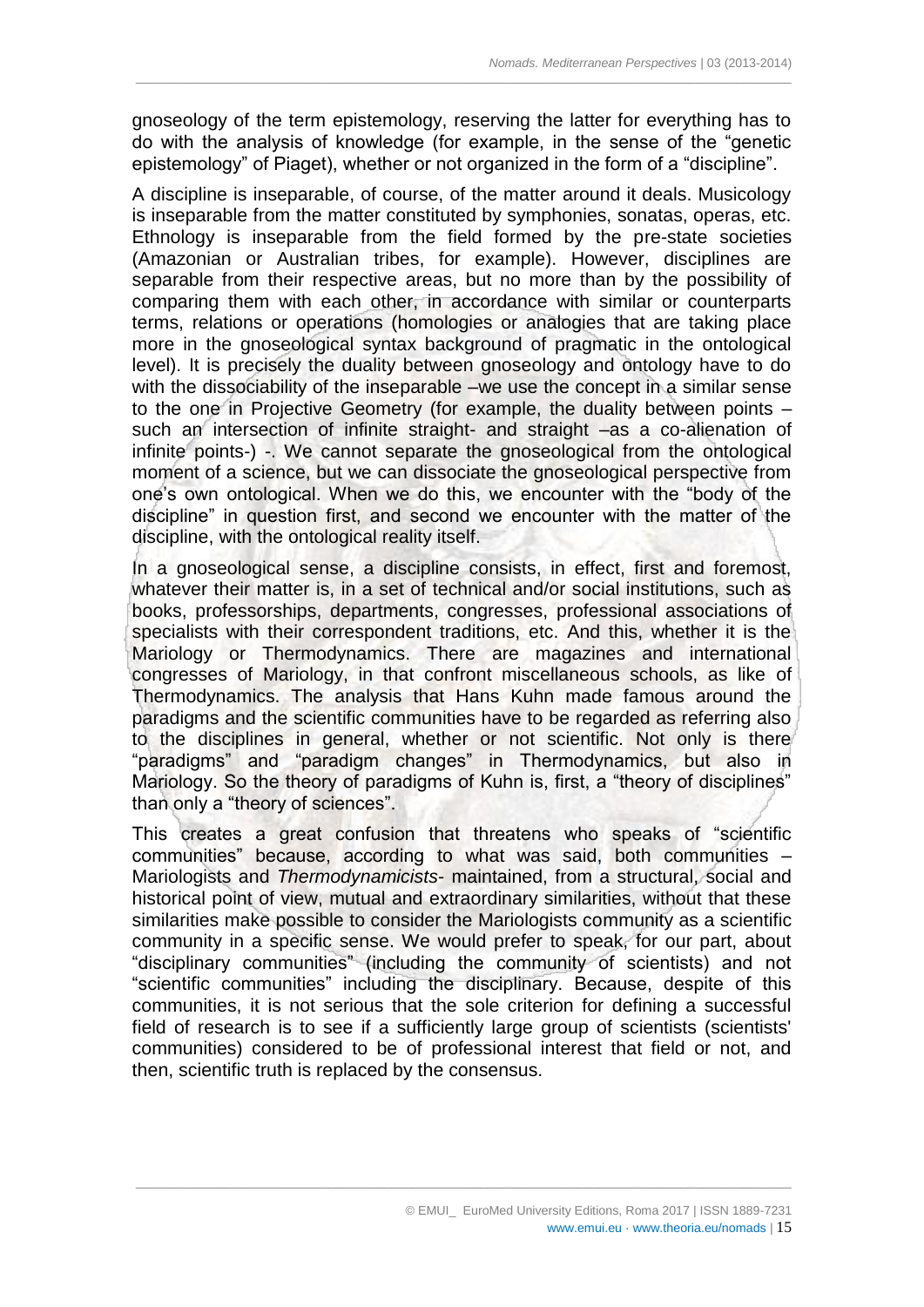## *2.b.3. Gnoseological status of Political Economy: the Theory of Categorial Closing*

 $\_$  ,  $\_$  ,  $\_$  ,  $\_$  ,  $\_$  ,  $\_$  ,  $\_$  ,  $\_$  ,  $\_$  ,  $\_$  ,  $\_$  ,  $\_$  ,  $\_$  ,  $\_$  ,  $\_$  ,  $\_$  ,  $\_$  ,  $\_$  ,  $\_$  ,  $\_$  ,  $\_$  ,  $\_$  ,  $\_$  ,  $\_$  ,  $\_$  ,  $\_$  ,  $\_$  ,  $\_$  ,  $\_$  ,  $\_$  ,  $\_$  ,  $\_$  ,  $\_$  ,  $\_$  ,  $\_$  ,  $\_$  ,  $\_$  ,

In our presentation we propose, to understand the gnoseological status of Political Economy in general, and the gnoseology of capitalism by Marx and Rubin in particular, the gnoseological theory of Philosophical Materialism of Gustavo Bueno as an analytical tool. This gnoseological theory, this theory of sciences in the plural, is called Theory of Categorial Closing (from now TCC). Not to dwell too much, we will deal only the analysis through TCC on the Political Economy, showing as well some particular features of this theory, which after relate them to the gnoseological developments of Isaak Illich Rubin in his *Essays…*.

Gustavo Bueno published in 1972 his own study of Political Economy, entitled "Essay on the categories of Political Economy" (*Ensayo sobre las categorías de la Economía Política*, La Gaya Ciencia, Barcelona 1972). In this work are already conceived the TCC in one of its first applications. And on this work it was clear the importance of the philosophical study of Political Economy for both delimit the gnoseological status of this discipline, as to go also suggesting the anthropological and political implications that are derived from this exercise. After forty years, it imposes –we believe- a critical recovery of the fundamental concepts of Political Economy, such as consumer goods, value, social classes, State, etc. It is necessary to rethink the economic ratio as an inexcusable time for a real philosophical view of political and social events of the present, without detriment to the fact that these terms can overflow Political Economy, and require the intervention of Philosophy.

Not to be forced to deny ontological and gnoseological place of scientific truth exist the TCC. This theory presents a theory of scientific truth as "synthetic identity". The TCC presents us scientific truth, not as the analytical identity that is established between two terms, expressed in an isolated proposition, but rather as a *theorem*, which now makes not only multiple proposals, but multilayered proposals both syntactic, semantic or pragmatic. The synthetic identities appear as well in the course of categorial closed operations. For a brief description of the notion of operative closing, it suffices to recall, as does this notion in Mathematics or Geometry, being so based on the terms and the relations established between them, we can bring up new terms in the field, such as when in Geometry, from the spin of a triangle in a circle, we get a cone, a new term, without the need for any subject involved in the field.

Now we are going to expose, in a schematic way, the exercise of TCC applied to Political Economy, not as a mere alternative juxtaposed to other philosophies of sciences (nor juxtaposed to economic analysis) that tries to subsume and crush the previous theories, in an attempt to clarify, even minimally, these points of order and distinction of the sciences. This will allow us to expose the congruities between TCC and the gnoseology of capitalism of Marx and Rubin.

Is Political Economy a Science from the perspective of the TCC? And if the answer is yes, what kind of science is?

The terms (variables, constants) of the academic economic language can never become syntactically autonomous, because Political Economy is not a natural science, nor a formal science, but a *real science*. The terms always refer to the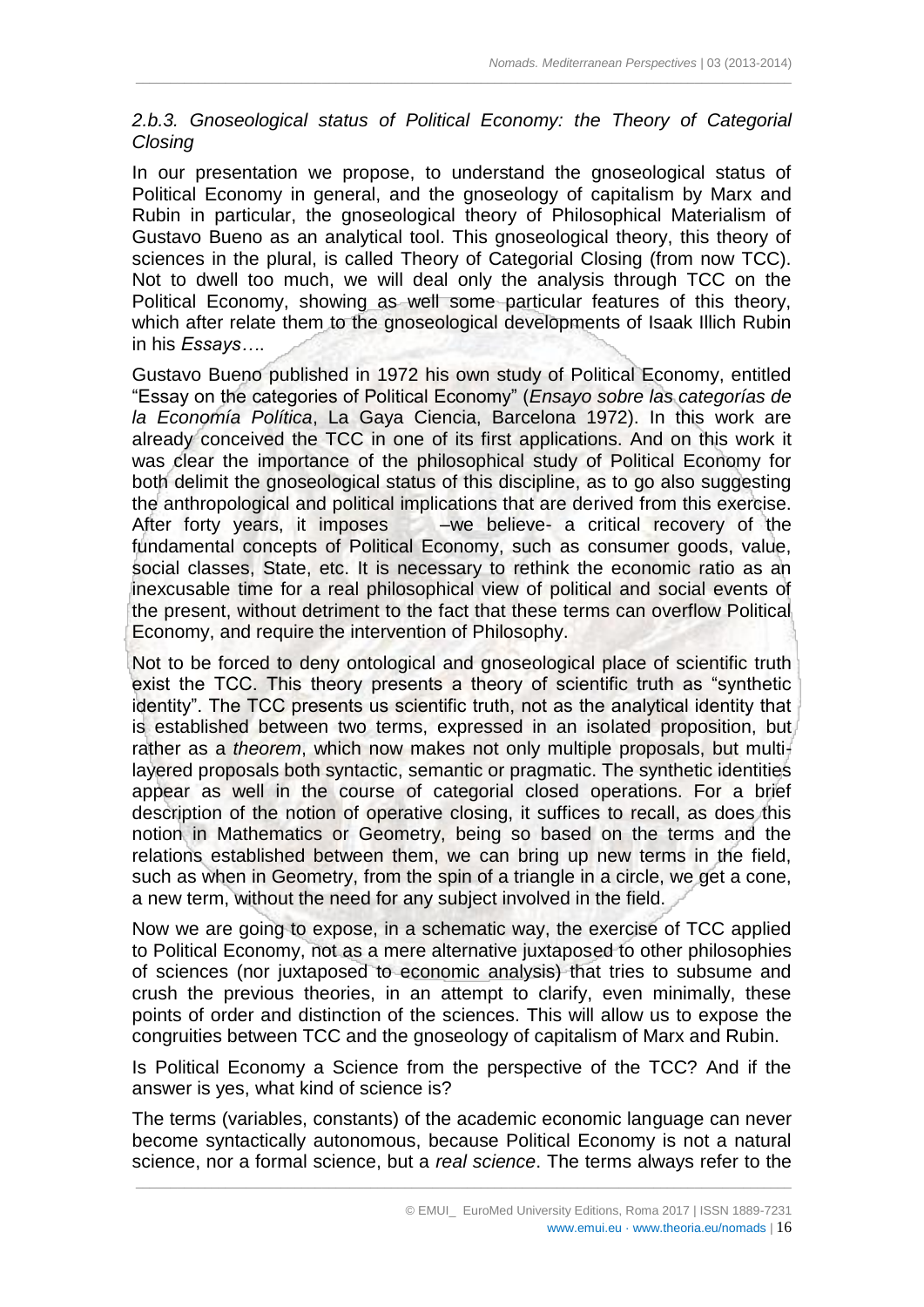economic reality that is already a language, a product of reason, which by itself can be more or less categorized. Terms like worker, production, market, commodity, "development of the productive forces", etc., already referred to the same radial realities, or circular realities as "social relations of production". On that realistic basis, in which we assumed Political Economy already working, by making reference to a language already, more or less, categorized, we must determine if that economic reason is closing, which would be tantamount to a theory on what is specific about the economic field.

 $\_$  ,  $\_$  ,  $\_$  ,  $\_$  ,  $\_$  ,  $\_$  ,  $\_$  ,  $\_$  ,  $\_$  ,  $\_$  ,  $\_$  ,  $\_$  ,  $\_$  ,  $\_$  ,  $\_$  ,  $\_$  ,  $\_$  ,  $\_$  ,  $\_$  ,  $\_$  ,  $\_$  ,  $\_$  ,  $\_$  ,  $\_$  ,  $\_$  ,  $\_$  ,  $\_$  ,  $\_$  ,  $\_$  ,  $\_$  ,  $\_$  ,  $\_$  ,  $\_$  ,  $\_$  ,  $\_$  ,  $\_$  ,  $\_$  ,

What then is the specificity of Political Economy as a science? When academics study a national economy from the point of view of Political Economy, then starts with the population, the division of this in classes, its distribution in the cities, in the countryside and on the edge of the sea, the different branches of production, importation and exportation, production and annual consumption, prices of goods, etc. It seems appropriate to begin with what is real and concrete, by effective premises. In Political Economy, by the population, which is the basis and subject of all the social process of production. But this is not, as Marx said, the specificity of Political Economy as a science. Is in *The Capital*, and in *Essays on Marxist Theory of Value* –among other works-, where Marx and Rubin offer an analysis of what they consider the cell, the atom, of Political Economy. Of course, as we said in our ontological definition, there are people linked in the economic field by circular relations, through things, but these relations must be given in a specific way in the economic category. Precisely, the specific way of realizing this circular relation between people, between economic subjects, is mediated by, or combined with, the goods. Although the subjects of the economic field, as modules -because of their works, whether this works were economic goods or not- can be considered as the source and measure of value, it is impossible for them to relate economically if it is not through things. Then we have to be able to introduce the rational economic field as a dialectical concept which includes a reference to the pre-rational, as a field in which the terms appears precisely defined by symmetric, transitive and reflexive relations (circular relations between people through things), as soon as established by the mediation of goods. To maintain its economic limits, is essential, in order to comprehend the gnoseology of capitalism we are arguing, to consider physical goods, because they are objectively "secretable" from modules (from the hands of productive laborers that produce this physical goods and its values).

When on the capitalism part of the variable capital is devoted to the reproduction of the worker, and not –for example- are produced consumer goods for the citizens, the economic system is closing recurrence of work, and at the same time work is *thingificated* (it implies, in general, the *thingification* of social relations of production). To a greater or lesser extent, the *thingification* is always a result of economic closing (it occurs, i.e., when calculating the nutritional needs of a population of workers). Then, the specifity of the economy is based on certain established relations among men mediated by the goods. Relations that are capable to generate new goods (terms) for the economic field.

According to TCC, operating closures of each science (and not its applications to an object in particular) are which determines the unity of each science, its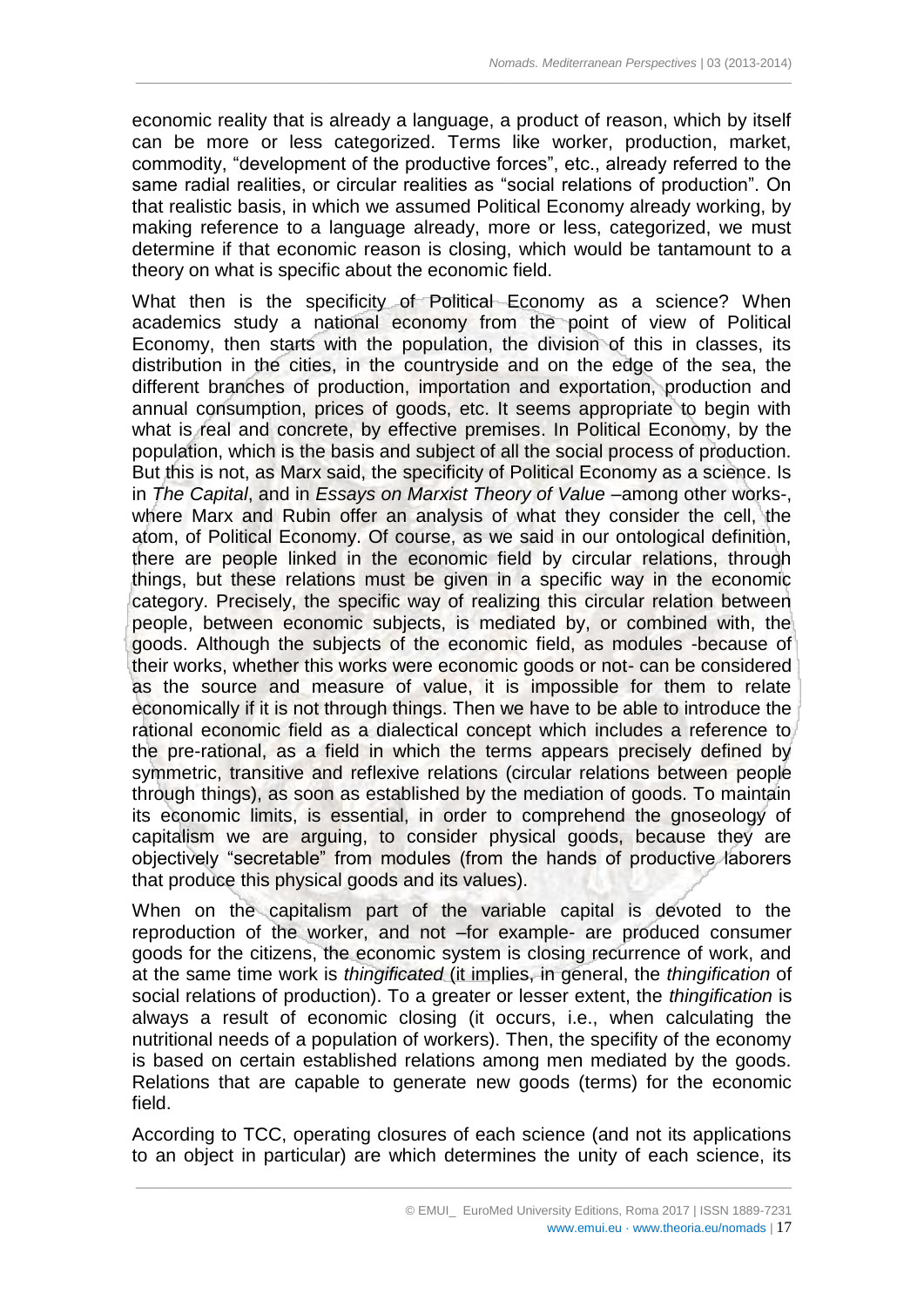distinction from the rest of the sciences and the distinction between sciences, pseudosciences, ideologies, religions, etc. One of the fundamental requirements for the closing is the segregation of the thematic and historical subject of its field. Taking as parameter the segregation of the operations of the thematic subject (gnoseological subject), and knowing that the operations of the researcher are necessarily present in all disciplines, Gustavo Bueno distinguish between *alpha-operative* and *beta-operative* methodologies. In *alpha-operative* methodologies, the operative subject completely disappears from the field (*alpha-1* situation) as in formal and physical-natural sciences. The operative subject partly disappears in situations in which are recognized thematic subjects as operatives. These situations are the so-called *alpha-2* situations. In the *betaoperative* methodologies also observe two times or situations, but here the subject are constitutively part of the field, and are impossible to segregate (trying to build the truths of the sciences in the same scale of operations, which is impossible). The sciences that use *beta-operative* methodologies are appear to us as anomalous sciences, unable to offer real scientific truths. Two states or situations, as we say, are distinguished according to relations that mediate between the thematic –gnoseological- subject inserted in the field and the operatory subject (the researcher). The *beta-1* situation takes place when the gnoseological subject is able to reconstruct the operations of the thematic subject (for example, in History). The *beta-2* situation presents us a total continuity between the operations of the subjects, closer to the territory of the practices and techniques.

 $\_$  ,  $\_$  ,  $\_$  ,  $\_$  ,  $\_$  ,  $\_$  ,  $\_$  ,  $\_$  ,  $\_$  ,  $\_$  ,  $\_$  ,  $\_$  ,  $\_$  ,  $\_$  ,  $\_$  ,  $\_$  ,  $\_$  ,  $\_$  ,  $\_$  ,  $\_$  ,  $\_$  ,  $\_$  ,  $\_$  ,  $\_$  ,  $\_$  ,  $\_$  ,  $\_$  ,  $\_$  ,  $\_$  ,  $\_$  ,  $\_$  ,  $\_$  ,  $\_$  ,  $\_$  ,  $\_$  ,  $\_$  ,  $\_$  ,

Within the so-called "human sciences" coexist the two types of methodologies we have distinguished (*alpha* and *beta*), in such a way that these so irregular disciplines may be simultaneously organized according to these different methodologies, depending if, more or less, it is secreting the operative subjects in their field. As well, Political Economy roamed states *alpha-1* as Thermoeconomics; *alpha-2* as classical economics, that starting from the operations of the economic agents construct some generic structures of mathematician character, such as functions, curves, etc.; *beta-1* as Praxiology; and *beta-2* as Economic Policy. That is to say, increased segregation of the gnoseological subject, closer proximity to the alpha-operative state and vice versa. Here takes on its full meaning the idea of the *thingification* of the subject (module) on the economic field. Because the theory of commodity fetishism also has to do with the *thingification* of social relations, including the *thingification* of own subjects, including their labor power. This is another essential question of materialist gnoseology of capitalism, because the *thingification* is a "result of the closing", which leads us to think that the high closing (*alpha* states), the greater *thingification*. The economic agents (the modules) would have to behave not as a human, endowed with "free will", because the specifically human has been the segregated "part" of the subject, but as producers and consumers forced by the spiral of the context.

We cannot conclude this point without the treat about intermediate states in *alpha* and *beta*, important for continuing the following point: the *alpha* and *betaoperative I* and *II* states.

Knowing that beta-1 methodologies are characteristics of the scientific disciplines that returning of operations toward structures or determinant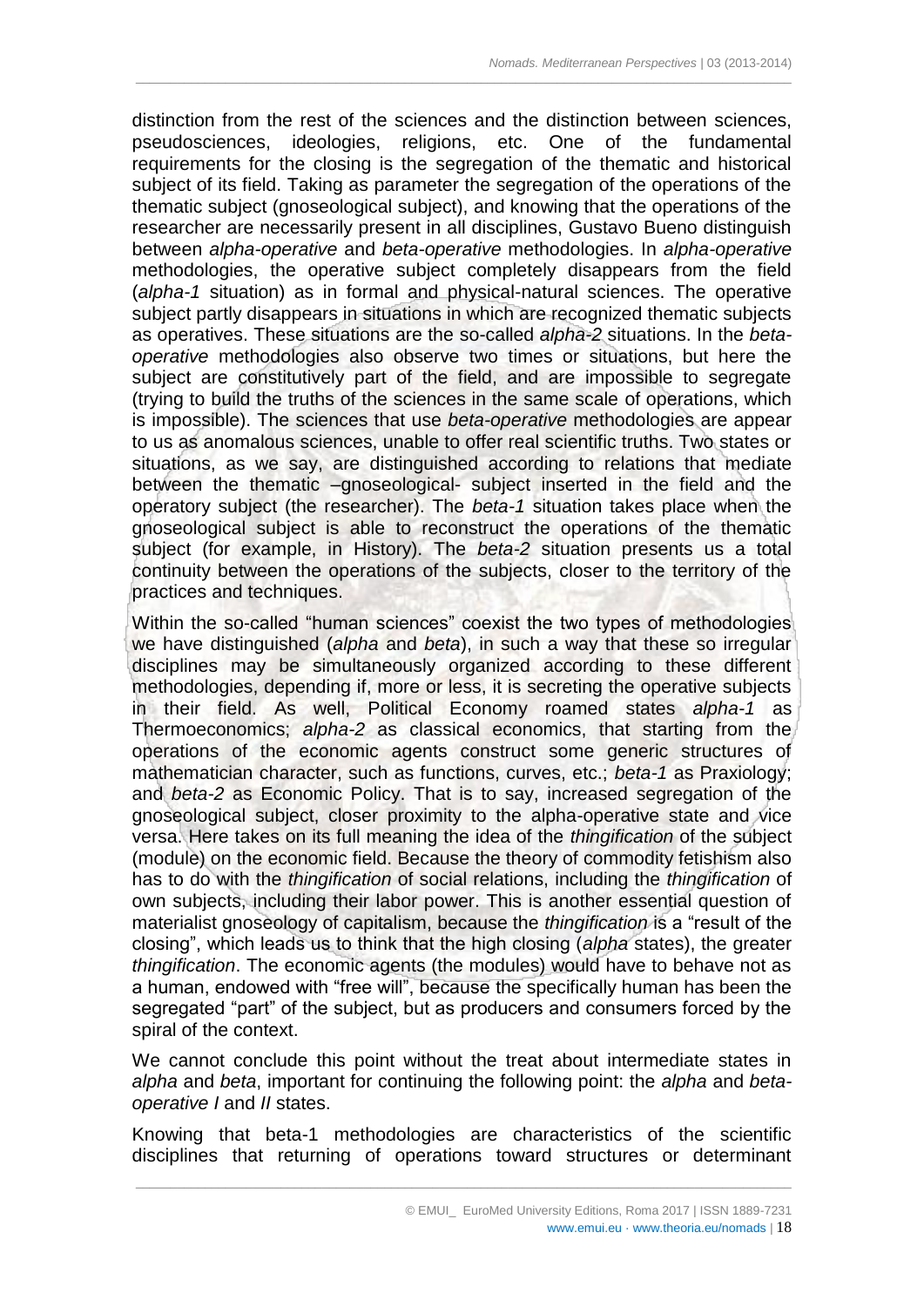essences not overflow the operative territory, but stop in some way of determining what can be formed in the same area, we can distinguish a generic way, and other specific, of this methodologies. In the generic mode (*I-beta-1*), determinations will be established through objects or technical or technological artifacts, in turn produced by operations (the coincidence of the truth and the fact). In the specific mode (*II-beta-1*), the determination of operations would be constituted by other operations, that would be the case of the Game Theory, or the psychological disciplines of operant conditioning.

 $\_$  ,  $\_$  ,  $\_$  ,  $\_$  ,  $\_$  ,  $\_$  ,  $\_$  ,  $\_$  ,  $\_$  ,  $\_$  ,  $\_$  ,  $\_$  ,  $\_$  ,  $\_$  ,  $\_$  ,  $\_$  ,  $\_$  ,  $\_$  ,  $\_$  ,  $\_$  ,  $\_$  ,  $\_$  ,  $\_$  ,  $\_$  ,  $\_$  ,  $\_$  ,  $\_$  ,  $\_$  ,  $\_$  ,  $\_$  ,  $\_$  ,  $\_$  ,  $\_$  ,  $\_$  ,  $\_$  ,  $\_$  ,  $\_$  ,

And knowing that in the *alpha-1* state, after starting of operations that have given prior constructions, succeed in establishing linkages between terms of the field as if they were offered independently of any operative link (which is what happens in the Formal and Natural sciences), the *alpha-2* methodologies do not emanate from connections prior to any operation, but the operation themselves, but progressing to determinate sheath contexts of these same operations, capable of establishing not operative linkages, structures or processes between the terms of the field. The links, structures or certain processes, or are generic to the social and natural fields, and in this case we are talking about *I-alpha-2* methodologies, either are specific of social fields, and in this case we are talking about *II-alpha-2* methodologies. And this point, we repeat, is essential to take up another time to Rubin and his development of the TLV of Marx.

### *2.b.4. Matter, form and truth in the Theory of Labor-Value in Marx and Rubin*

We have said before that the gnoseology is opposed to the epistemology in both that was on the relation between matter and form at the time to settle the scientific truth. How is the gnoseological relation between the matter, the form and the (scientific) truth in the TLV according to Rubin and following Marx?

We will try to answer this question in a schematic way. As well, we will set the gnoseological basis of TLV (the technical and technological-material production of goods and values and prices associates to it), without delving into other complex developments in Rubin's economic theories, that overflow the pretensions of this article. We summarize the gnoseology of the capitalist economic system according to Marx-Rubin's TLV.

If the ontology of capitalism by Marx and Rubin allows to view the social process of production seen as a whole (the social relations of production), the gnoseology of capitalism must allow us to necessary abstract and "separate" the social forms that human relations adopt in capitalism, including its technicalmaterial process of production, and this process as itself. And is in this technical-material process of production where became the matter-form-truth gnoseological relation. Where the blood pumping of the capitalist economic system is developed. Because the blood pumping of capitalism is the production of goods, as Marx makes it clear at the beginning of the *Volume I* of *The Capital*. Goods are the social, historical, technological and concrete form which adopts the matter on which objectively operations are made, and the associated values with the goods (the use value, objective and historical, and the value), are the gnoseological truth derived from relations between matter and form. This is the gnoseological basis of TLV. Let's see how Rubin explains it.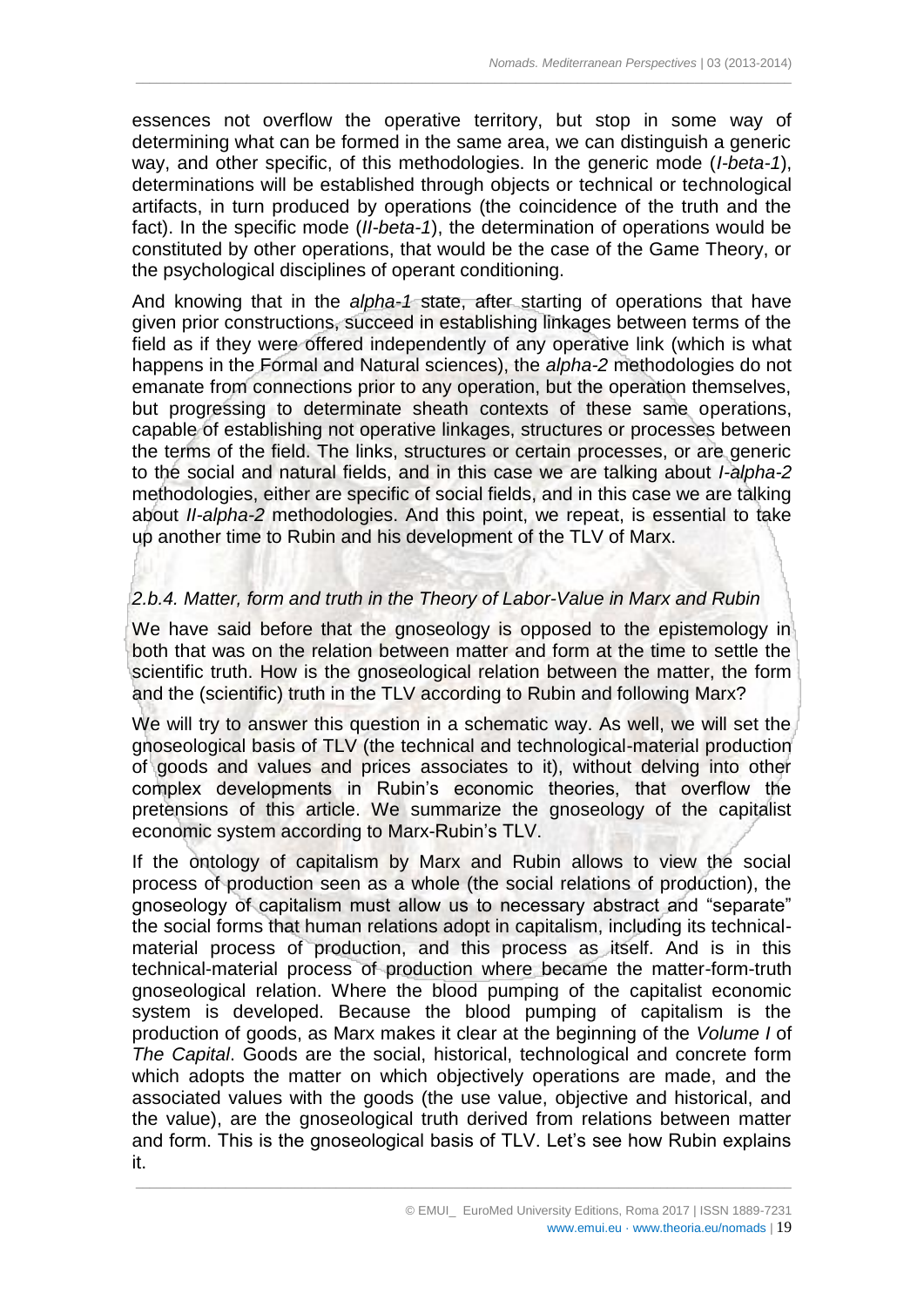There is a connection an a close correspondence between the process of production of material goods and the social form in which it carries out, i.e., the whole of the relations of production among men, which is regulated by a particular condition of the productive forces, that it to say, the material process of production. The given system of the relations of production, in a certain sense, is a closing entity, headed by a willingness and adapted to the material process of production as a whole. Obviously, changes in the material process of production can cause inevitable changes in the relations of production. But these changes are made within these relations and are carried out by its own internal forces, by a decision of its administrative agencies. The changes are caused by changes in the production process. The unity that exists at the beginning allows a correspondence between the technical-material process of production and the relations of production which make it up. Later, each of these elements is developed on the basis of a previously given plan (we could say that the closing is equivalent to the planning and planning the closing). Each element has its own internal logic but, because of the initial unity, does not provide any contradiction between them.

 $\_$  ,  $\_$  ,  $\_$  ,  $\_$  ,  $\_$  ,  $\_$  ,  $\_$  ,  $\_$  ,  $\_$  ,  $\_$  ,  $\_$  ,  $\_$  ,  $\_$  ,  $\_$  ,  $\_$  ,  $\_$  ,  $\_$  ,  $\_$  ,  $\_$  ,  $\_$  ,  $\_$  ,  $\_$  ,  $\_$  ,  $\_$  ,  $\_$  ,  $\_$  ,  $\_$  ,  $\_$  ,  $\_$  ,  $\_$  ,  $\_$  ,  $\_$  ,  $\_$  ,  $\_$  ,  $\_$  ,  $\_$  ,  $\_$  ,

The relations of production do not exist in advance, but it was established through the transfer of things from one subject to another. For this reason the character of it is social (material). The objects are passed on from one subject to another not by relations in advance, but of buying and selling, commercial, limited to the transfer of these objects. The transfer of things has a technical (and social) significance. Things are goods in the economic field.

In a market society, from the point of view of the technical process of production, each product of labor must proceed from one stage of production to another, from one production unit to another, until it receives its final form and passes from the production unit of final producer or intermediate trader to the economic unity of the consumer. But given the autonomy and independence of the separated economic units, the transfer of the product of an individual economic unit to another is possible only through the purchase and sale of the agreement between two economic units, which means that it establishes between them a relation of particular production: purchase and sale. The relation of production among certain people is established at the time of transfer, and after the transfer is interrupted again. In the process of exchange was inextricably bound up with the relations between the people and the movement of goods in the production process (the technological and the social, the basis and the superstructure).

The personification of things (another commodity fetishism characteristic) allows its holders to appear and participate in a particular form of relation –class relation-, in specific relations of production with other people. Marx considered social production as a continuous dialectical recurrent process of reproduction in which each link is the result of the previous link and the cause of the next (*recurrent rotation* is the idea that, for Gustavo Bueno, is definitely associated with economic Reason, from the coordinates of TCC). The social form of things (the goods) is at the same time the result of the previous process of production and of expectations about the future.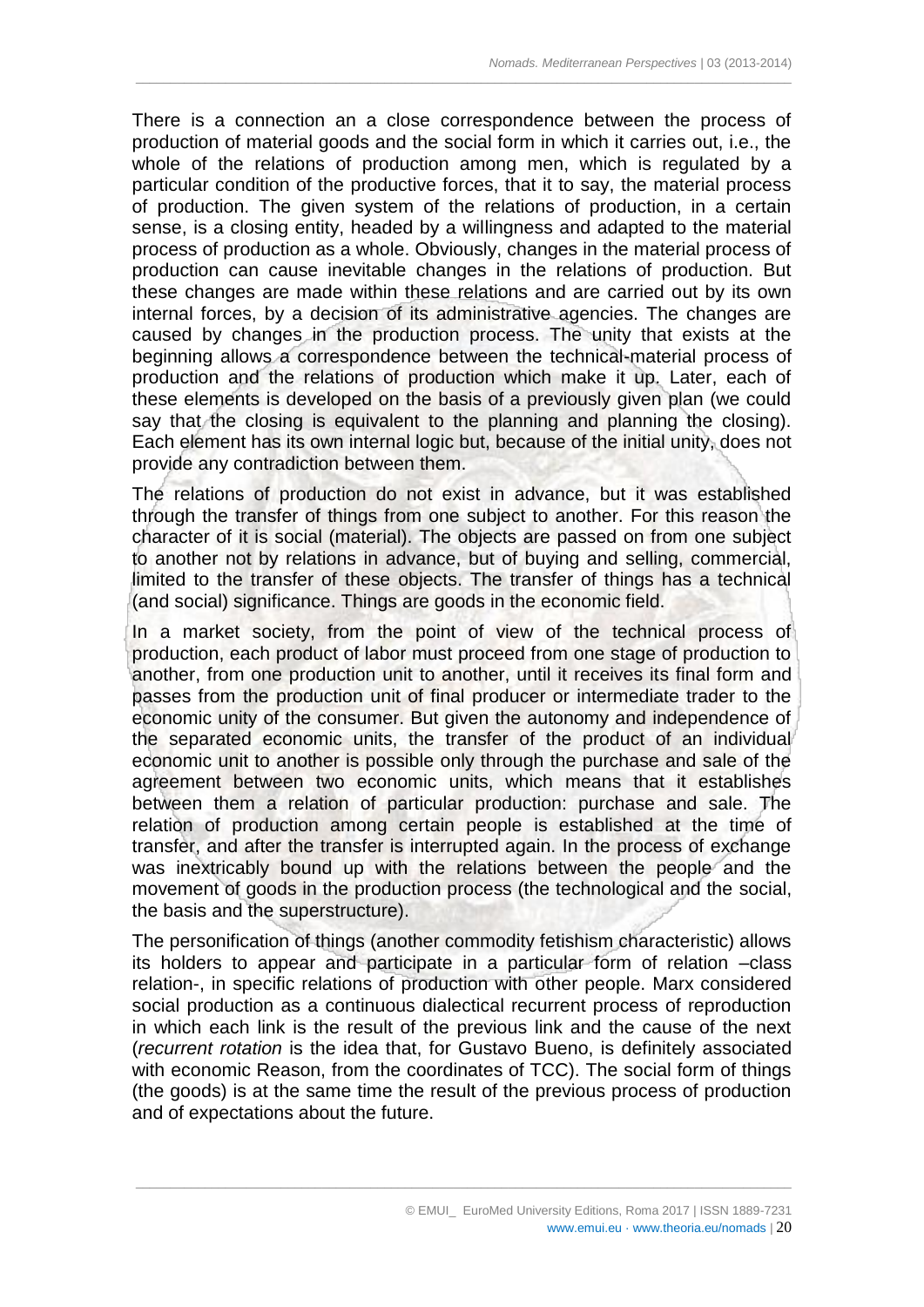When the participants in the act of exchange compared the products of their labor with a third product, this role is that of money in embryonic form, because it is not money before or after the act of exchange. Money is a key institution in any complex economic system. Without money, there is no bodily translating of value measurable objectively. And value, as the truth of the gnoseology of capitalism, is inseparable in many ways of money. And value (like money), associated with goods, is also a thing. And the process for producing this thing also has a social, historical, technological and concrete form.

 $\_$  ,  $\_$  ,  $\_$  ,  $\_$  ,  $\_$  ,  $\_$  ,  $\_$  ,  $\_$  ,  $\_$  ,  $\_$  ,  $\_$  ,  $\_$  ,  $\_$  ,  $\_$  ,  $\_$  ,  $\_$  ,  $\_$  ,  $\_$  ,  $\_$  ,  $\_$  ,  $\_$  ,  $\_$  ,  $\_$  ,  $\_$  ,  $\_$  ,  $\_$  ,  $\_$  ,  $\_$  ,  $\_$  ,  $\_$  ,  $\_$  ,  $\_$  ,  $\_$  ,  $\_$  ,  $\_$  ,  $\_$  ,  $\_$  ,

The thing –the good, and the value (the prices)-, through which people fall into defined relations with each other, plays the role of "intermediary" or "carrier" of the relation of given output. In addition to there being material or technically as a concrete consumption good or a mean of production, the good seems to acquire a social or functional existence, i.e., a particular social character through which expresses the relations of production given, giving the particular things a social particular form. In fact, the value is only in itself a material expression of a relation between the productive activities of men. The value, as a relation of production, is represented in one good, and a good "represents" a relation of production. Relations of productions are social forms of manipulation of matter in the economic field, and values are its gnoseological truth, but all are, at the same time, relations of production. The economic categories are nothing more than theoretical expressions, "abstractions" of relations of production (offer and demand are relations of a certain production, like individual exchanges). The form of goods reflects the properties of the social area (of the economic field, in a historical and technological meaning).

The material existence of the goods is not opposed to their social existence, because the second presupposes the first, and both are equally materials. The social existence, as material existence of all things produced, is guaranteed by the circulation of the same, through the capitalized value in money, the value of the cost of production, the price of production, the market price and all the intermediaries between cost of production and market price, and the use value, institutionally and technically categorized through institutions as the World Customs Organization (developers of the Harmonized Commodity Description and Coding System, a technical procedure for objective classification of use values of the goods on a universal level).

The material existence of the goods, in addition, is due to the technical functions of the same, because the technological aspect is also applied to the economic field, even from "outside" of the same (by influence), and therefore the labor activity is conditioned by both, which are combined to barely be distinguished.

In his final analysis, Marx notes that there is a technical-material production process, and what he does is to take an interest in the economic form and the social-historical determination form which adopts the technical-material production process. That is to say, Marx followed a categorial closing method: matter-form-truth. He noted a given matter, he wondered about the way that matter takes a form (a social, historical, technological and even political form), and determines (or try to determine) a truth, product of a social form that acquires the matter. Even, value (gnoseological truth) affects social relations of

www.emui.eu · www.theoria.eu/nomads | 21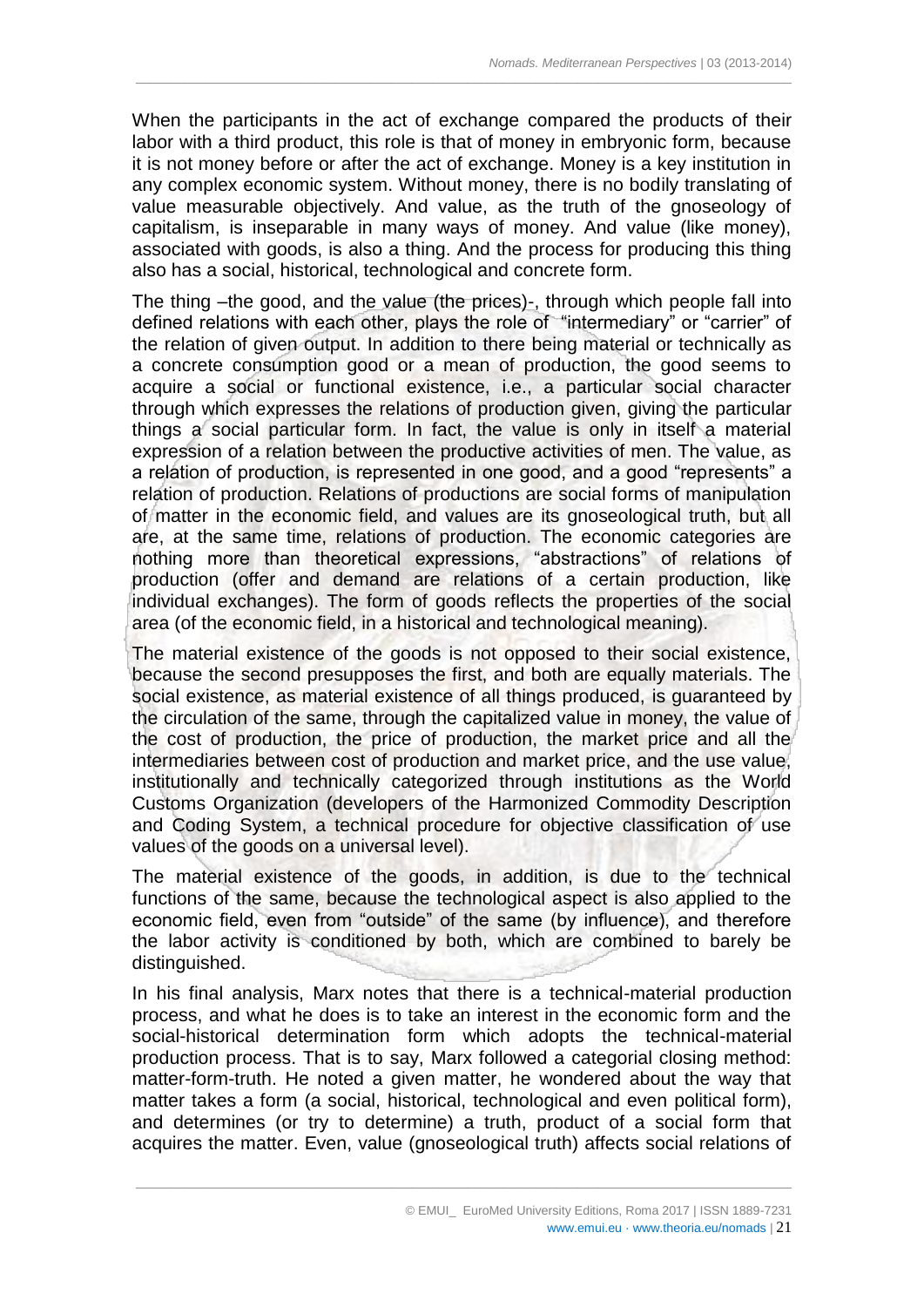production, between autonomous producers of goods, with its value fluctuations depending on changes in the technical - material process of production and its influence in labor distribution of political societies (even when State imposes taxes to business companies, enterprises and other bourgeois institutions, getting an essential part of the value produced).

 $\_$  ,  $\_$  ,  $\_$  ,  $\_$  ,  $\_$  ,  $\_$  ,  $\_$  ,  $\_$  ,  $\_$  ,  $\_$  ,  $\_$  ,  $\_$  ,  $\_$  ,  $\_$  ,  $\_$  ,  $\_$  ,  $\_$  ,  $\_$  ,  $\_$  ,  $\_$  ,  $\_$  ,  $\_$  ,  $\_$  ,  $\_$  ,  $\_$  ,  $\_$  ,  $\_$  ,  $\_$  ,  $\_$  ,  $\_$  ,  $\_$  ,  $\_$  ,  $\_$  ,  $\_$  ,  $\_$  ,  $\_$  ,  $\_$  ,

So the starting point of TLV is a specific social milieu, a political society with a certain productive structure. In a market capitalist economy, labor relations of production between men, necessarily procure the form of the value of things, and can only appear in the material form; the labor (the work on the economic field) can be expressed only in terms of value. Here the starting point of the research is labor, as operations of subjects. Value is:

- a) A social relation between people.
- b) Assume material form (goods, money, prices, etc.).
- c) Relates to the production process.

Market price is not proportional to the value of the good. The necessary amount of labor for the production of a good is proportional to the so-called "price of production" (or producer price), which is equal to the cost of production plus the average profit on the capital invest. The value represents the average level around which fluctuate market prices and with which the prices would coincide if the social work is proportionally distributed between various branches of production. As well it would establish a state of balance between the different branches of production. The value of the goods is directly proportional to the amount of work needed for its production. The exchange of two different goods according to their values corresponds to the state of balance between two branches of production. The work that creates value not only appears as work quantitatively distributed but also as work socially matched (or equal), that is to say, as "social" work, understood as the total mass of equal and uniform work of society. The work (labor) has these social characteristics not only in a market economy, but also in a socialist economy, and this is essential to understanding the gnoseological truth of TLV.

The amount of socially necessary labor for the production of one unit of a product, which determines the value, depends in turn on the productivity of labor. The driving force that transforms the entire system of value originates in the technical-material process of production. The value plays the role of regulator, and TLV is the "law of balance" of Political Economy. The TLV analyses laws of exchange, the laws of equalization of goods on the market, only if these laws relate to the laws of production and distribution of labor in the market economy. The value, as a product of labor, permits an alignment of goods, the equalization of several concrete forms of labor as a component of the "total" social labor, distributed in several branches.

In conclusion, the value is a relation of production among people that takes the form of a property of the goods. A concrete historical form, like any other commodity, which can only exist in a certain *determinant context*, that arises from the institutionalized operations of subjects on the matter of the Nature and/or other regions of the economic field, establishing relations such that give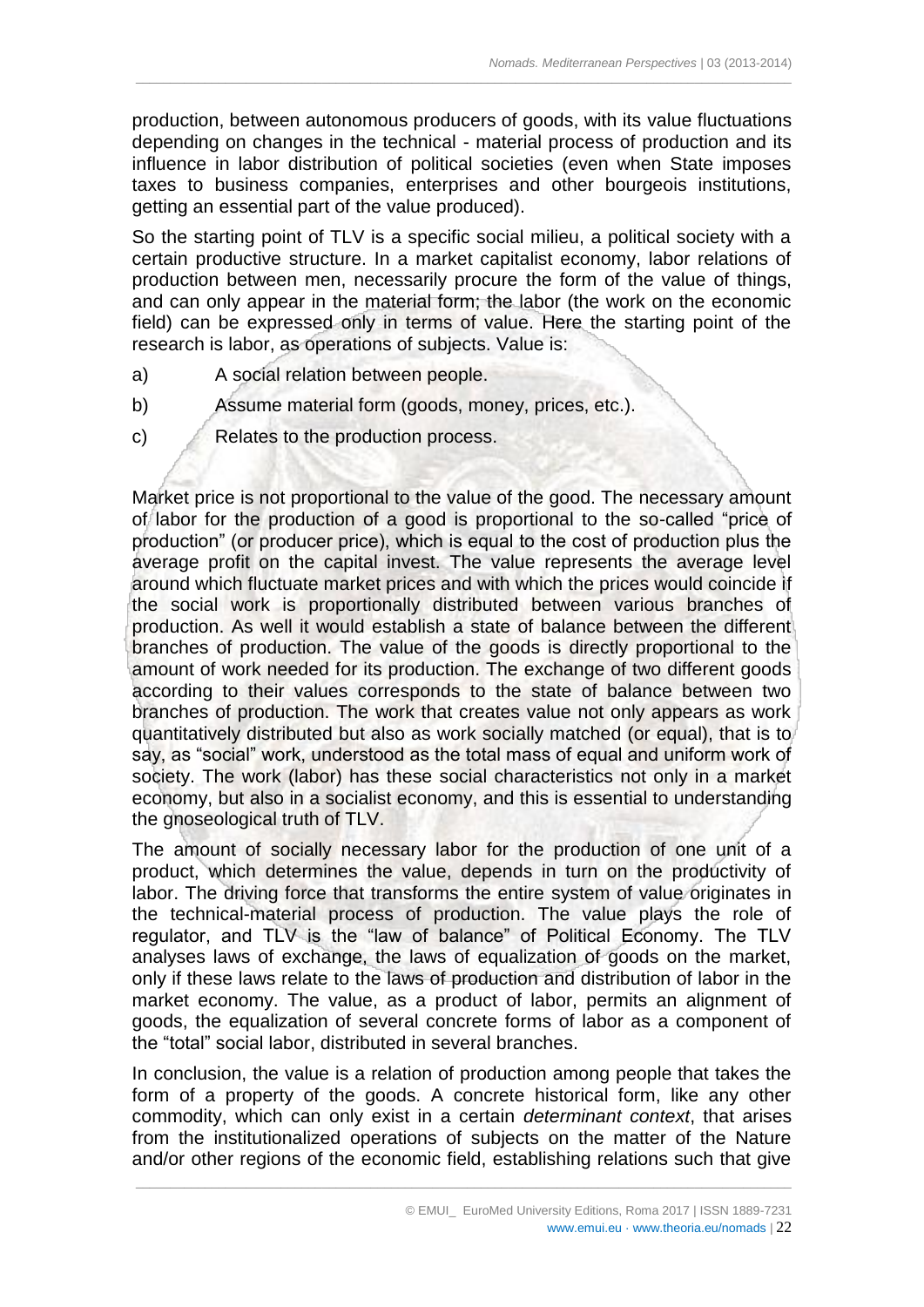rise to a final value that give expression to, and also regulates, as the heart pumping blood circulation, the whole social process of production.

 $\_$  ,  $\_$  ,  $\_$  ,  $\_$  ,  $\_$  ,  $\_$  ,  $\_$  ,  $\_$  ,  $\_$  ,  $\_$  ,  $\_$  ,  $\_$  ,  $\_$  ,  $\_$  ,  $\_$  ,  $\_$  ,  $\_$  ,  $\_$  ,  $\_$  ,  $\_$  ,  $\_$  ,  $\_$  ,  $\_$  ,  $\_$  ,  $\_$  ,  $\_$  ,  $\_$  ,  $\_$  ,  $\_$  ,  $\_$  ,  $\_$  ,  $\_$  ,  $\_$  ,  $\_$  ,  $\_$  ,  $\_$  ,  $\_$  ,

## *2.b.5. Value as a synthetic identity: the technological closing of TLV*

To finish closing the gnoseology of capitalism of Marx-Rubin, and from the coordinates of TCC, we lack to refer to the value as a synthetic identity. Now we explain schematically what is a synthetic identity. It is not here to talk about the idea of identity in a extensive manner, because it goes beyond the claims of this short essay. Only we will deal with the idea of identity in a gnoseological sense, and in relation with the TLV.

To define the concept of truth by means of the synthetic identity (once we alleged the definition of truth by the identity) it may be seen redundant if it is that every identity is synthetic. However, it is not; because even when the idea of truth wrap to the idea of synthetic identity, mutual cannot be maintained: it cannot be said that all synthetic identity constitutes a gnoseological truth. This is because there are various types of synthetic identities; we will just go to refer here the more generally types that we call synthetic identities: *synthetic schematic identities* (or *identity schemes*) and *synthetic systematic identities*. The schematic identities can also be called "configurations" or *configurational* identities, and really are results of operations. The systematic identities are relations, and could be called "*propositional* identities", in response to its ordinary way of expression. The scientific truth is associated with the systematic identities, and not with the schematic identities (although not for this reason it may be considered to be independent of them). In both cases, systematic and schematic synthetic identities, are involved operations that take place between various terms "synthetically" compounded.

The constructive processes reach their scientific status when it determines a proposition which expresses a relation of synthetic identity. However, it cannot be said that all synthetic identity constitutes a scientific truth, because of the various types of synthetic identities. The idea of synthetic identity is taken from the Mathematics. The operation *7+5=12* shows a categorial closing in Mathematics, being *12* a systematic synthetic identity, because it is transcendental to the terms *7* and *5* by the ratio *+* support. The intertwining of schemes of identity gives rise to determinant contexts, prior to the formation of synthetic identities. In our mathematician example, the determinant closing field is the field of natural numbers in Mathematics, and the closing occurs because 12 is a natural number related to other natural numbers, 7 and 5, by a sum operation.

In the case of the value we find a scheme of identity (a synthetic schematic identity), because the value is the product of operations on the technicalmaterial economic and productive field (on the economic field). Then we do not have a scientific truth in an *alpha-1* gnoseological state. But because the value is a cultural product produced by workers in the economic field, which is "segregated" of their operations once they have finished to produce it -and it allow them to continue to produce value(s)- which is also a product of operations for putting together/separate values (goods) that are shaping the final good until completing the cost of production, and because it has an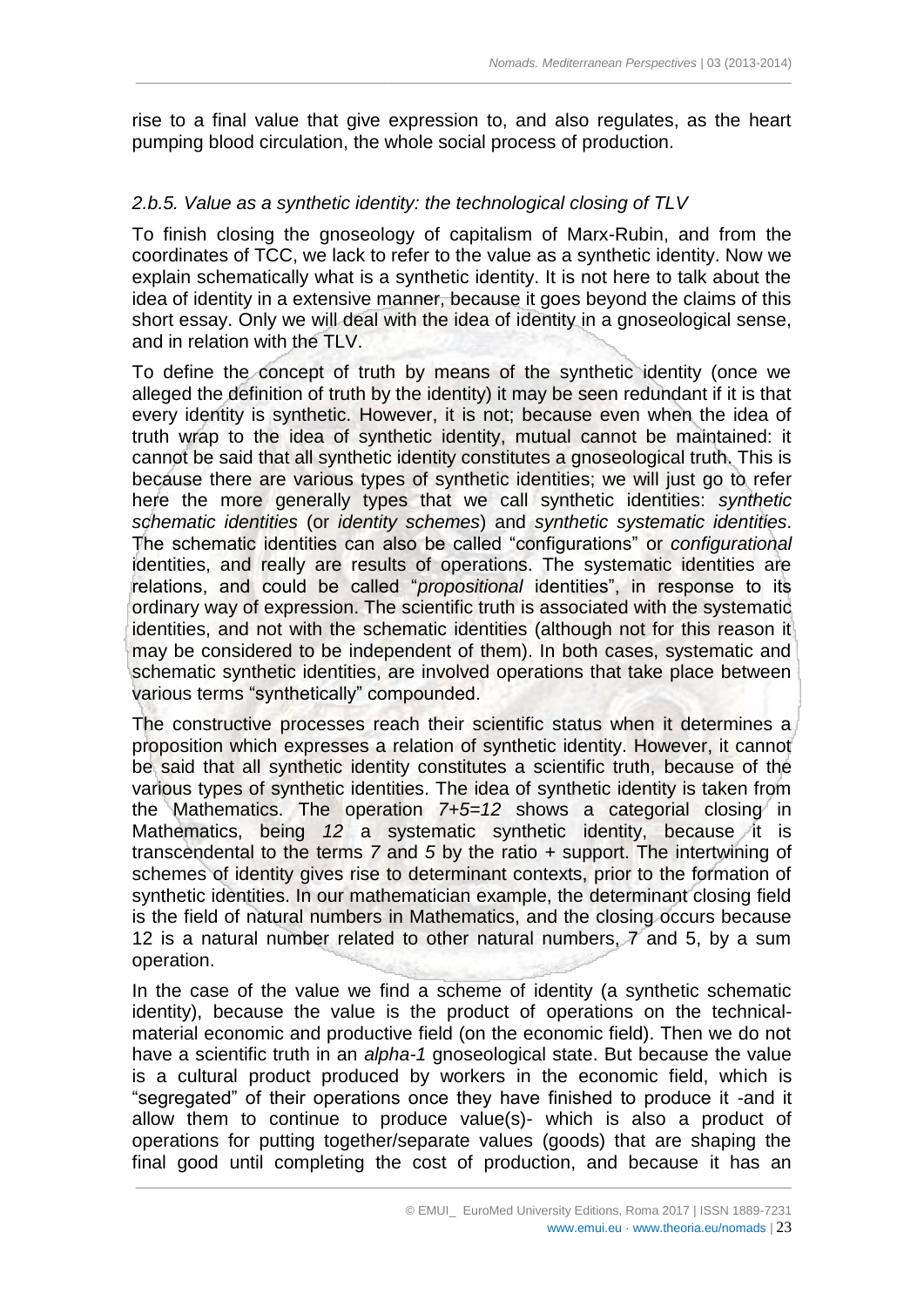enormous influence over the will of those who have produced it, in addition of a social influence that we have already pointed out, the degree of gnoseological truth is considerable, greater than that of the Theory of Marginal Utility, which do not come from operations. While the marginal utility is, in spite of its mathematical (idiografic) construct, an *extraeconomic* idea, value is a economical-technological concept. Then there is a technological closing of schematic synthetic identity that reaches a gnoseological degree of II-alpha-2 (Marginal Utility, as a concession, cannot overcome the *beta-operative* state). Degree which, incidentally, reaching the whole classical Political Economy, including Marx and, of course, Rubin.

 $\_$  ,  $\_$  ,  $\_$  ,  $\_$  ,  $\_$  ,  $\_$  ,  $\_$  ,  $\_$  ,  $\_$  ,  $\_$  ,  $\_$  ,  $\_$  ,  $\_$  ,  $\_$  ,  $\_$  ,  $\_$  ,  $\_$  ,  $\_$  ,  $\_$  ,  $\_$  ,  $\_$  ,  $\_$  ,  $\_$  ,  $\_$  ,  $\_$  ,  $\_$  ,  $\_$  ,  $\_$  ,  $\_$  ,  $\_$  ,  $\_$  ,  $\_$  ,  $\_$  ,  $\_$  ,  $\_$  ,  $\_$  ,  $\_$  ,

#### **3.- Conclusion**

In this brief essay we have wanted to show how the legacy of Rubin overflows the boundaries of the field of Political Economy in that he was moving, and in the same manner in which Marx overflowed the same economic field. We have shown how Rubin, in our opinion, is the best interpreter of Marxist's TLV, getting his *Essays…* at the height of *The Capital* as a clarifying essential work about capitalist reality.

For us, that takes the work of Isaak Illich Rubin as referred to in our PhD. Investigation (now in drafting process), *Essays on Marxist Theory of Value* is, as we said at the start, first and foremost, an ontology and a gnoseology of capitalism, like the Political Economy works of Karl Marx. And say this is to pay Rubin, as well, the best tribute that we can offer to him.

### **Bibliography**

Santiago Armesilla:

 *Valor, trabajo, demanda y Estado: esbozo de una teoría circularistasintética del valor-trabajo*, Revista El Catoblepas, nº 98, abril 2010, p. 16.

 *Análisis comparativo de la teoría del valor-trabajo y de la teoría de la utilidad marginal desde la teoría del cierre categorial*, PhD. Dissertation, not published, june, Madrid 2010.

Gustavo Bueno:

 *El papel de la Filosofía en el conjunto del Saber*, Editorial Ciencia Nueva, Madrid 1970.

 *Ensayo sobre las categorías de la Economía Política*, La Gaya Ciencia, Barcelona 1972.

- *Ensayos Materialistas*, Taurus, Madrid 1972.
- *Teoría del Cierre Categorial*, Tomos 1-5, Pentalfa, Oviedo 1992-1993.